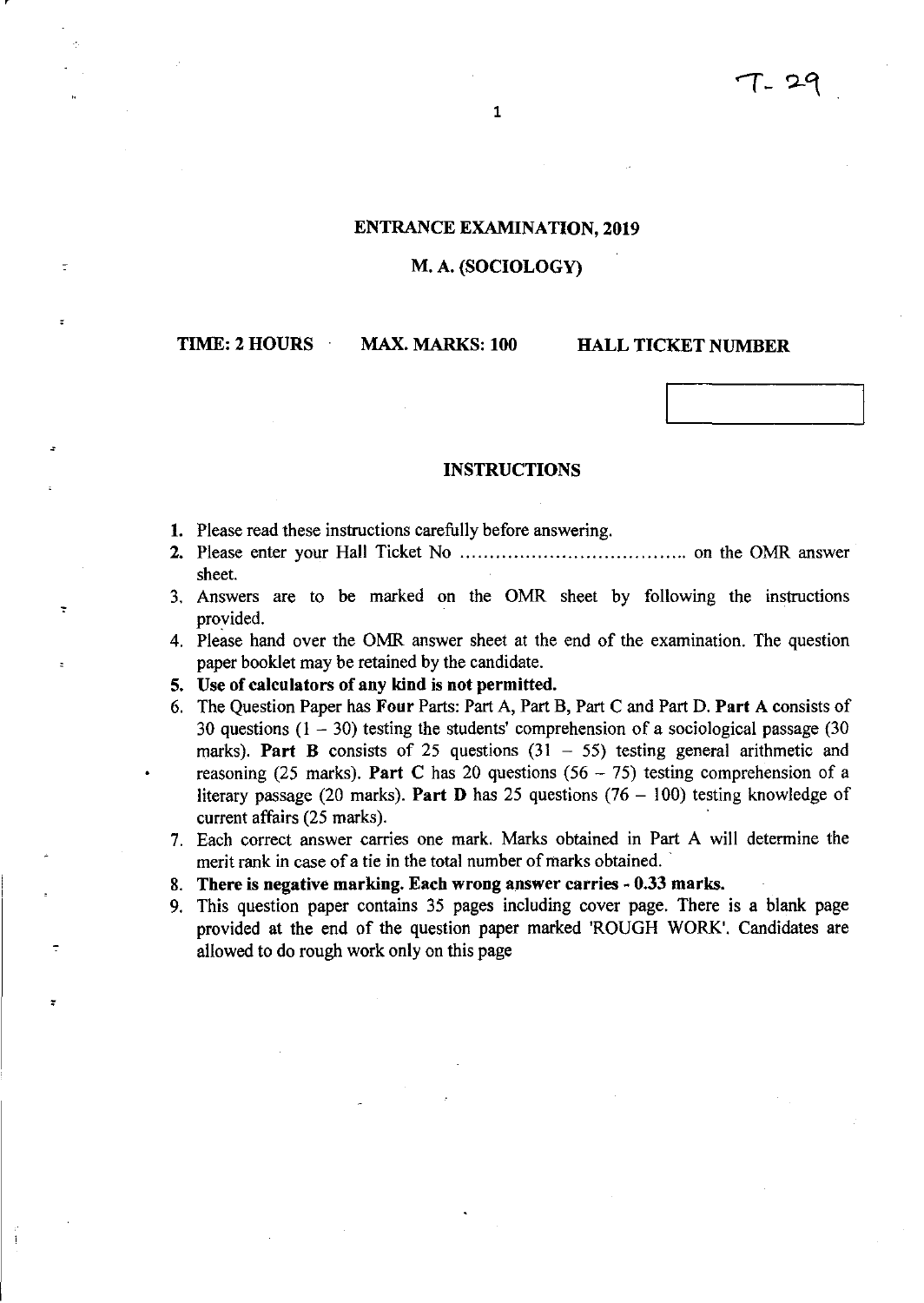## Part  $-$  A

## Comprehension (30 Marks)

## **DEMOCRACY**

Citizenship and democracy are intrinsically connected for political citizenship rights are the very essence of modem democracy. A society where there are no civil and political rights is the opposite of democracy- a tyranny. Without the political participation of citizens, democracy is, by definition, impossible. In all democratic systems today, moreover, there is at least some recognition of the necessity of according social rights to the population.

The word "democracy" has its roots in the Greek term *demokratia,* the parts of which are *demos*  (people) and *Kratos* (to rule). The basic meaning of democracy is therefore a political system in which the people, not monarchs (kings or queens), or aristocracies (people of noble birth, like dukes, lords, or counts), rule. This sounds simple and straightforward, but as David Held has pointed out, questions can be raised about each part of the phrase: "Rule," "rule by," and "the people." If we start with "the people":

I. Who are "the people"?

2. What kind of participation is envisaged for them?

3. What conditions are assumed to be conducive to participation?

As regards "rule":

I. How broadly or narrowly should the scope of rule be?

2. Should rule be confined, for example, to the sphere of government, or can there be democracy in other spheres- such as popular control over factories and workplaces (industrial democracy)?

3. Can rule cover the daily administrative decisions that governments must make, or should it refer only to major policy decisions?

In the case of "rule by":

I. Must the rule of "the people" be obeyed? What is the place of dissent?

2. Are there circumstances in which some of "the people" should act outside the law, if they believe existing laws to be unjust?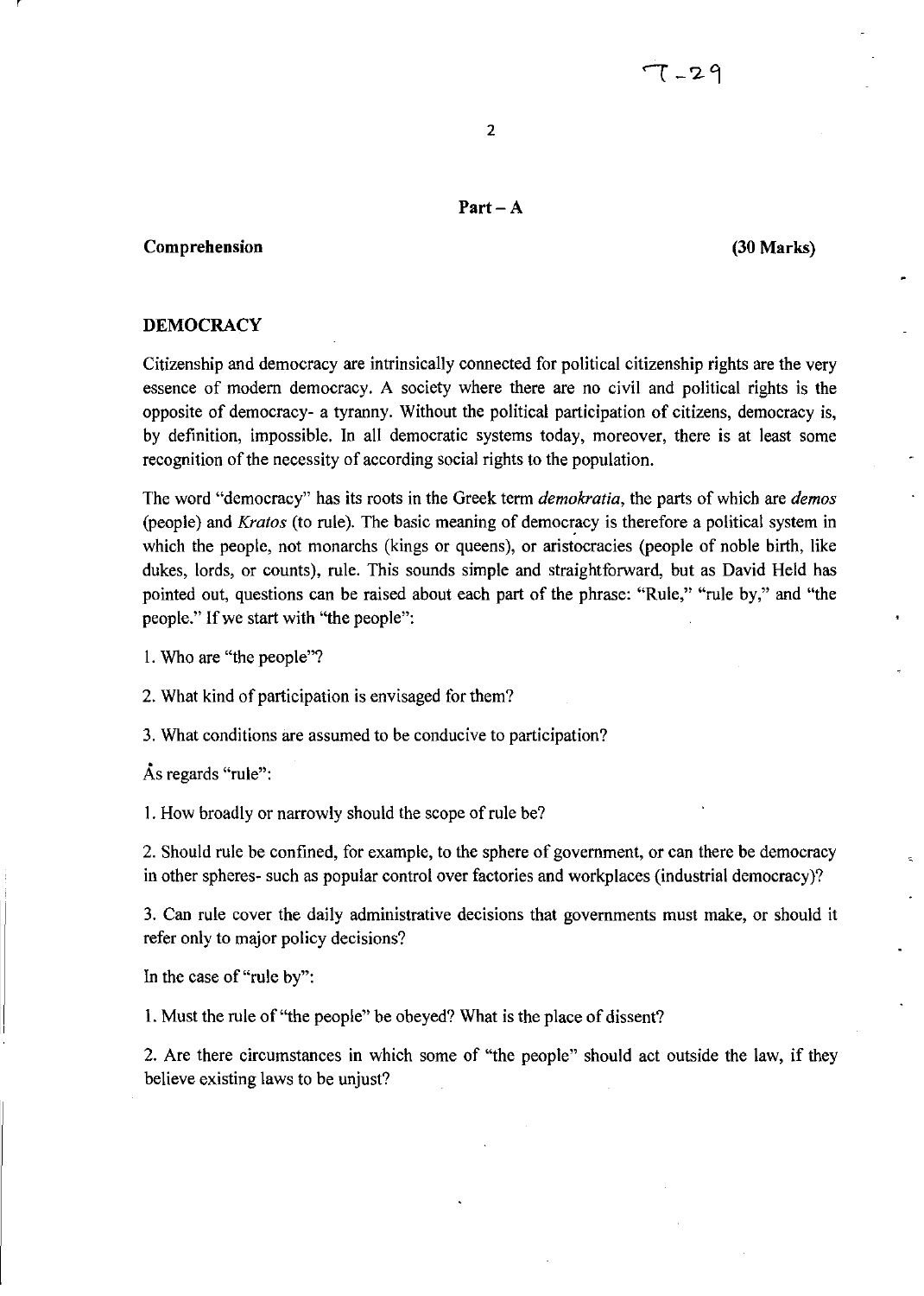3. Under what conditions, if any, should democratic governments use coercion against those who happen to disagree with their policies?

Answers to these questions have taken contrasting forms, both at varying periods and in different nation-states. For example, "the people" has been variously understood to be owners of property, white men, educated men, men and all adults. In some societies, the officially accepted version of democracy is limited to the political sphere, whereas in others it is held to extend to other areas of social life. Let us therefore look at the main types of democratic systems.

## TYPES OF DEMOCRACY

 $\overline{a}$ 

 $\overline{\phantom{a}}$ 

ż

The three main types of democracy are representative multiparty democracy, representative oneparty democracy, and participatory democracy (this third type is sometimes called direct democracy). Representative democracy means that decisions affecting a community are made by people elected for this purpose, not by its members as a whole. Versions of representative democracy exist in many organizations. For instance, a sports club may be run by a council elected from among the club's members. In the area of government, representative democracy takes the form of elections to congresses, parliaments, or similar national bodies. Representative democracy also exists at other levels where collective decisions are made. Provinces or states within an overall national community, cities, counties, boroughs, and other regions, all often have their own councils.

#### Representative Multiparty Systems

Representative multiparty democracy is found at any or all of these levels of government when voters have at least two parties to choose from in the political process. Systems of multiparty representative democracy, in which the mass of the adult population has the right to vote at all the various levels, are usually called liberal democracies. The United States, the European countries, Japan, Australia, and New Zealand all fall into this category. A certain number of Third World countries, such as India, also have liberal democratic systems.

#### Representative One-Party Systems

When people living in the West use the term "democracy" without qualification, they are usually referring to liberal democratic systems. Yet states in which there is effectively only one party (such as China, Cuba, and until very recently, the Soviet Union and most of the states in Eastern Europe) also regard themselves as democracies. In these countries, while voters do not have a choice between different parties, there are elections to select representatives at the various local and national levels. Sometimes the only "choice" voters have is whether or not to cast their vote for a sole candidate nominated by the ruling party. In other one-party states, there may be two or more candidates for a given position, but the voter is choosing between individual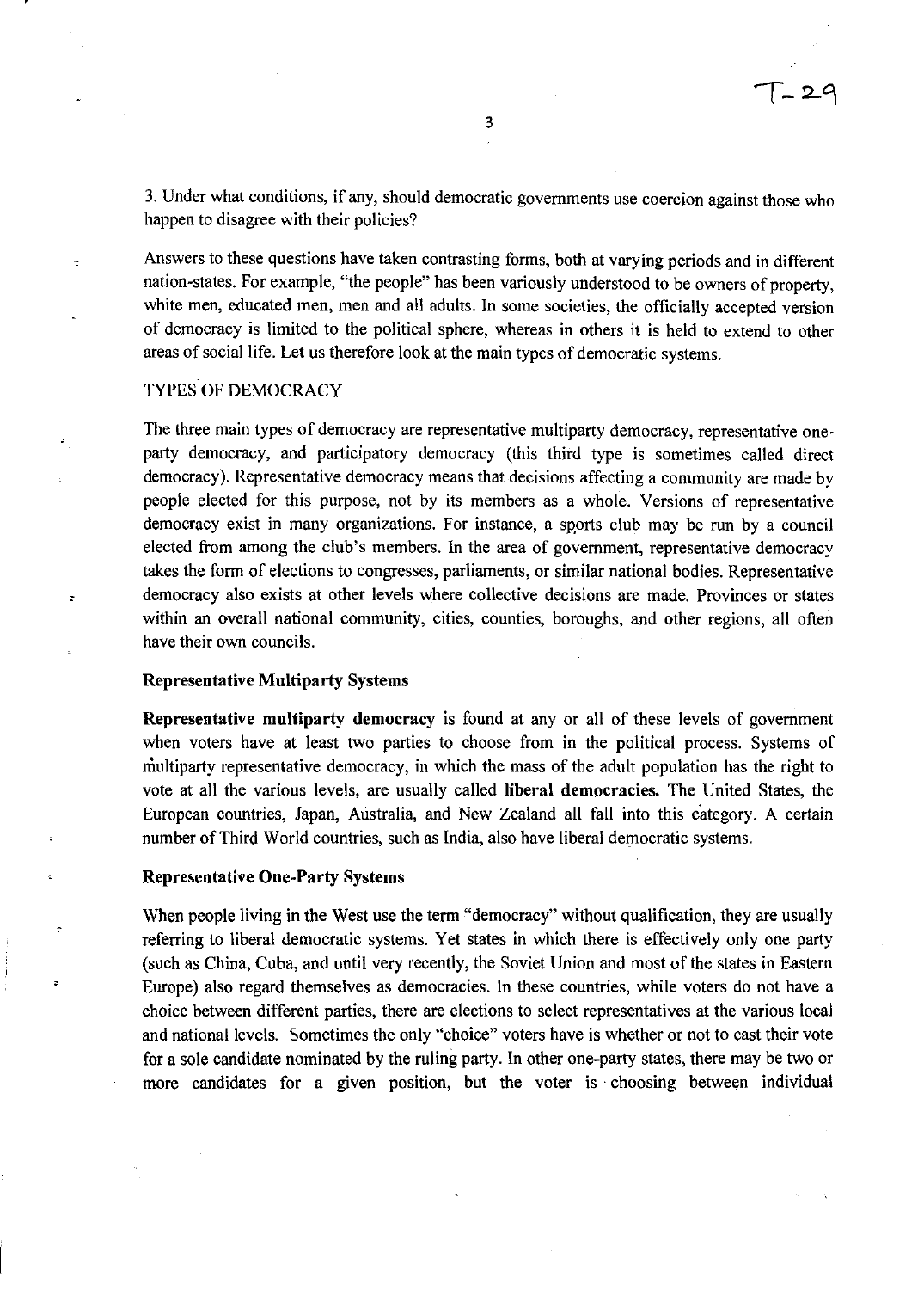representatives of the same party, rather than between candidates from separate parties as in the West.

The usual principle underlying such representative one-party democracies is that the single party expresses the overall will of the community. According to Marxist thinkers, the parties in liberal democracies represent divisive class interests. In socialist societies, which have supposedly eliminated antagonistic classes, there is presumed to be a need only for one party. Voters choose, therefore, not between parties, but between different candidates, proposing different policy programs. Most one-party democracies are organized in terms of democratic centralism- a pyramid structure in which each level elects representatives to a council, which, in turn, elects representatives to the body above it, and so forth. In the system that existed in the Soviet Union until the 1990s there was a pyramid of councils, or "soviets," descending from the Supreme Soviet to those at the local village and neighborhood grass roots. At each level there were executive committees, all members of which were elected. There was a separate, but somewhat similar, system that operated at the various levels of the Communist Party. There were also complex connections between the Party and levels of union representation in industry, which were supposed to render the economic sphere democratic.

How far one-party systems are genuinely democratic, that is, offer real opportunities for political influence for members of the population is, of course, debatable and requires a wider assessment of the nature and possibilities of democratic systems.

#### Participatory Democracy

In participatory democracy (or direct democracy), decisions are made communally by those affected by them. This was the "original" type of democracy found in the cities of ancient Greece. Those who were citizens, a small minority, regularly assembled together to consider policies and make major decisions. Direct democracy is of limited importance in modern societies where the majority of the population have political rights. It would be impossible for everyone in a large- scale society to actively participate in making all the decisions that affect them. It is inconceivable that the voters in the United States could directly run the federal government in Washington. Yet there are dimensions of direct democracy that do have relevance to modern societies; and there are many organizations within such societies in which direct democracy is practiced. Many U.S. cities, counties, and states hold referenda on specific issues, which allow voters directly to enact legislation or even constitutional amendments.

#### Answer the following questions from the above passage:

1. The following statement is false

- A. Citizenship and democracy are intrinsically connected
- B. Citizenship is the bedrock of democracy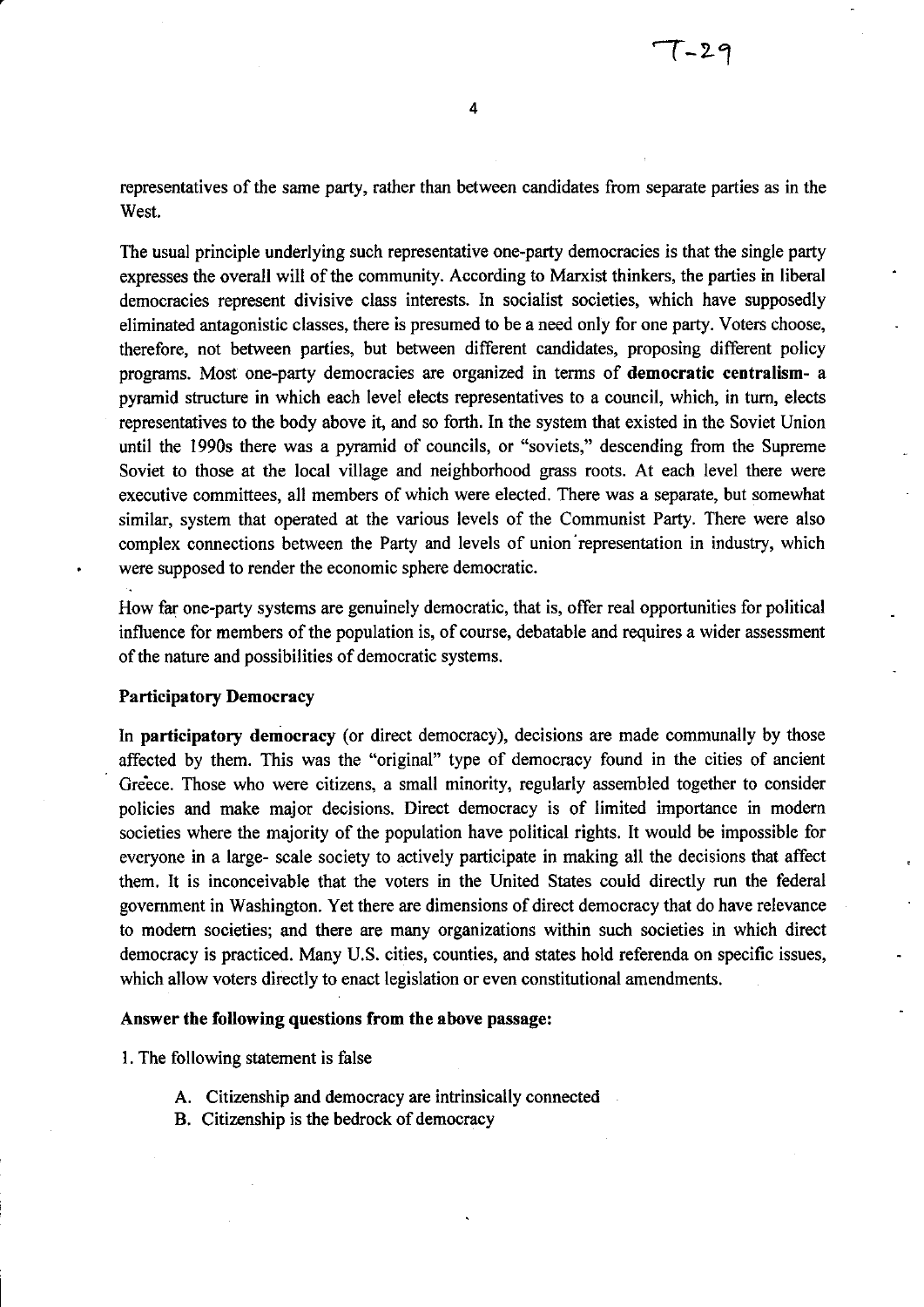- C. Citizenship is the bedrock of oligarchy
- D. In a tyrannical society, rights are not the norm
- 2. What constitutes the essence of modem democracy?
	- A. Political Citizenship rights
	- B. Civil Citizenship rights
	- C. Social Citizenship rights
	- D. All of the above

#### 3. Democratic systems today are characterized

- A. as much by political participation as by tyranny
- B. by a lack of connection between citizenship and democracy
- C. as much by citizenship rights as by social rights
- D. a lack of civil and political rights
- 4. The opposite of a democratic society is
	- A. A tyranny
	- B. No political participation of citizens
	- C. Use of coercion against those who disagree with one's policies
	- D. All of the above
- 5. Elected members of a sports club council are an example of
	- A. Representative democracy
	- B. Physical education for the marginalized
	- C. Multiparty system of government
	- D. International division of labour
- 6. Which of the following is not a main type of democracy?
	- A. Representative one party democracy
	- B. Representative multiparty democracy
	- C. Brexit
	- D. Direct democracy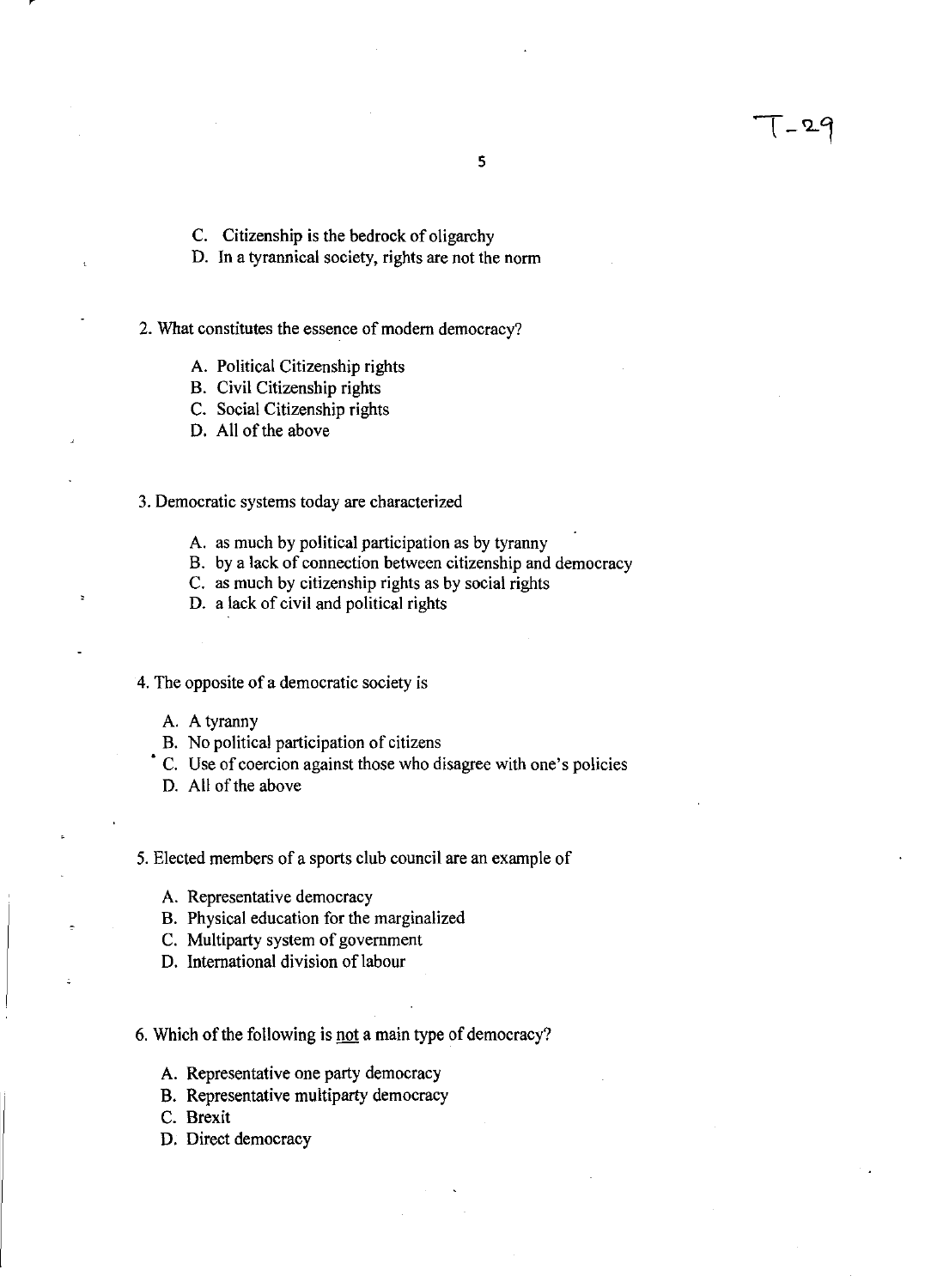T-29

6

7. The USA, India, New Zealand etc are examples of

- A. Representative one party systems
- B. Democratic centralism
- C. Multiparty socialism
- D. Liberal democracies

8. Given that the basic meaning of 'democracy' is a contested one, questions have been raised about

- A. how the term 'the people' has to be understood
- B. the inclusion of political and social spheres
- C. the limits of disagreement and coercion
- D. All of the above

9. The questions primarily about 'rule' concern

- A. conditions of participation by 'the people'
- B. nature and scope of the government and decision-making
- C. coercion and obedience
- D. the justice of laws

10. Representative democracy may be distinguished from 'participatory democracy' by the fact that

- A. the former involves decision-making by elected representatives, whereas the latter involves collective forms of decision-making
- B. only sports clubs embody the former and national governments embody the latter
- C. in the former decisions are taken collectively, whereas in the latter decisions are taken individually
- D. the former implies a version of direct democracy and the latter its negation

11. What type of democracy offers optimum opportunities for political influence by members of the population?

- A. Representative multiparty systems
- B. Representative one-party democracy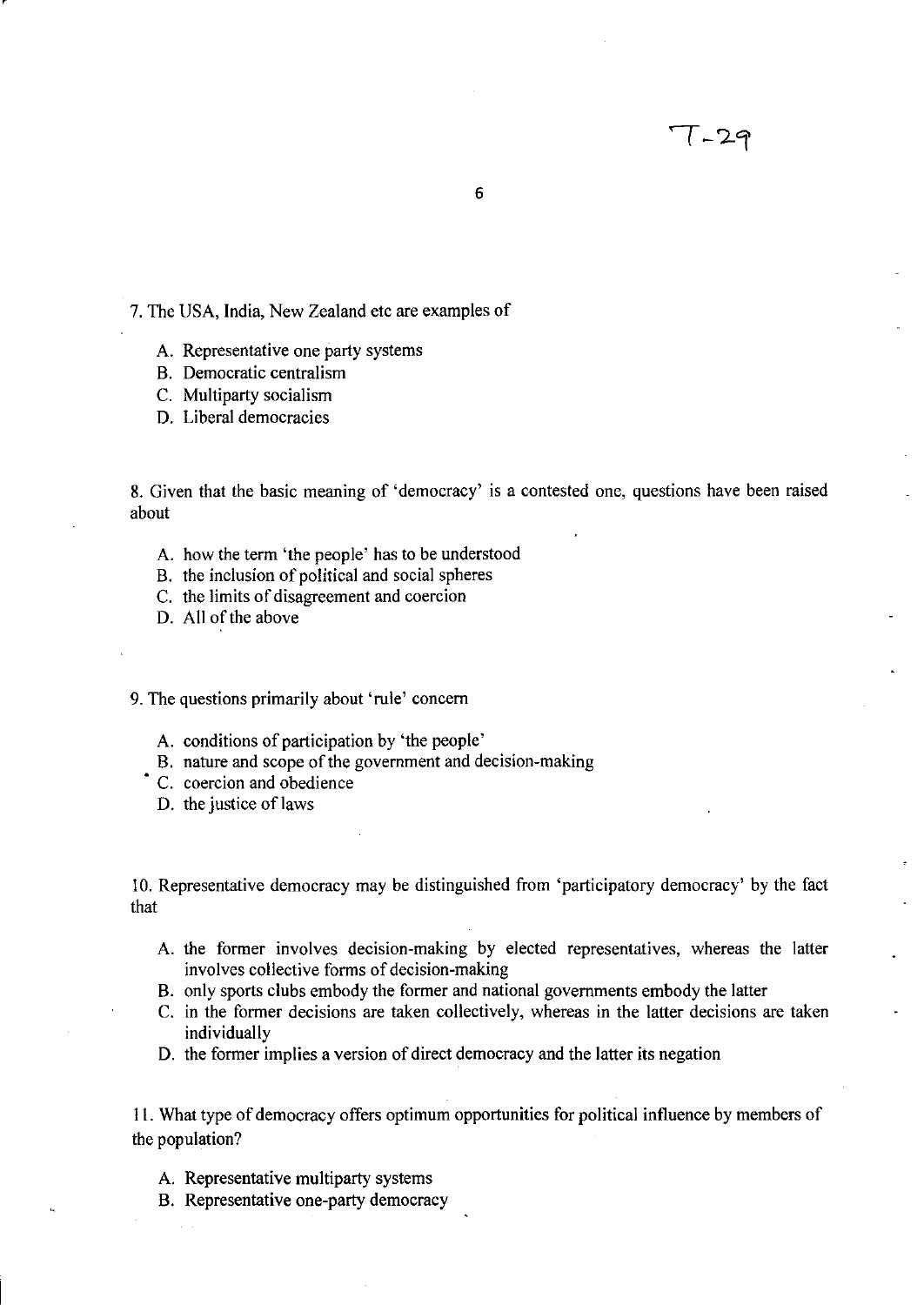- C. Participatory democracy
- D. None of the above
- 12. Which of the following is not an exclusive feature of one-party systems?
	- A. Voters do not have a choice between different parties
	- B. The voters have to cast their vote for a sole candidate nominated by the ruling party
	- C. Elections are conducted to select representatives at the various local and national levels
	- D. The voter is liable to choose between individual representatives of the same party, rather than from separate parties
- 13. Representative one party systems are most common in
	- A. Eastern Europe and Soviet Union
	- B. Non socialist states
	- C. States that require swearing on the Communist manifesto instead ofthe bible at the time of oath taking
	- D. The pacific islands
- 14. Systems where voters do not have a choice between different parties
	- A. are an attribute of representative one-party systems
		- B. comprise states like China and Cuba
		- C. may yet regard themselves as democracies
		- D. All of the above
- 15. Versions of 'representative democracy' are
	- A. unique to organizations like sports clubs
	- B. totally absent in the area of government
	- C. a negation of democracy
	- D. None of the above

16. What differentiates 'representative multiparty democracy' from 'representative one-party systems'?

A. The former is characteristic of the Third World and the latter of the United States and Europe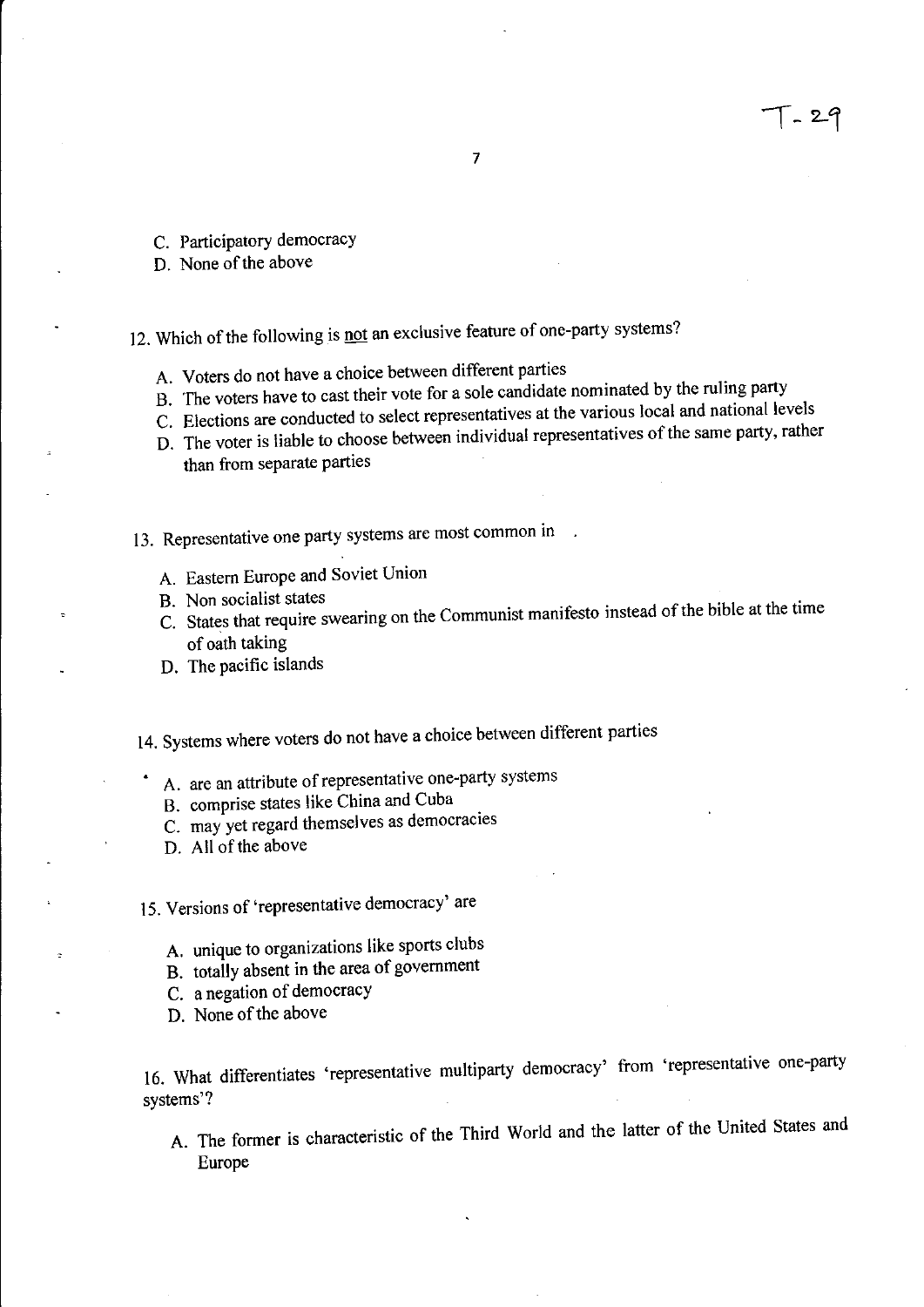- B. Liberal democracy in the case of the former and democratic centralism in the case of the latter
- C. The presence of candidates from one party in the case of the former and the presence of candidates from separate parties in the latter
- D. All of the above
- 17. The single party expresses the overall will of the community is the idea of the
	- A. Non liberal states
	- B. Representative one-party systems
	- C. Participatory democracy
	- D. Members of the United Nations

18. Which of the following is not an underlying principle in representative one party democracies? ·

- A. The single party expresses the overall will of the community
- B. It represents divisive class interests
- C. It is the ideal for socialist societies
- D. Voters choose, not between parties, but between different candidates, proposing different policy programmes
- 19. Which of the following is false:
	- A. Voters have exactly two parties to choose from in the political process in the case of representative multiparty democracy
	- B. Participatory democracy is also known as direct democracy
	- C. India is an example of liberal democracy
	- D. Democratic centralism is the basis on which most one-party democracies are organized
- 20. In the cities of ancient Greece we find
	- A. The original type of democracy which represented the people
	- B. Aristocratic democracy
	- C. Monarchy
	- D. Representative parties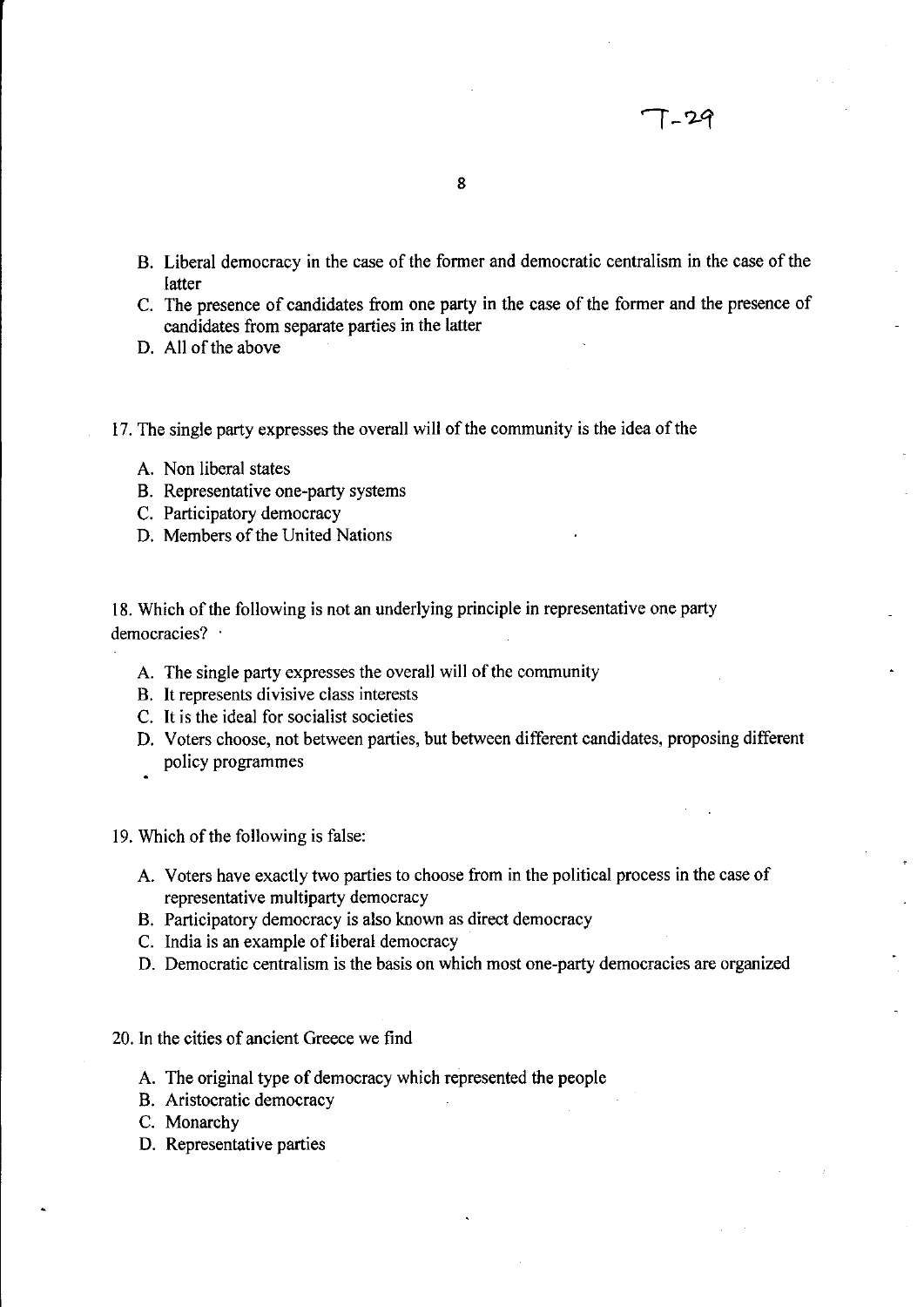21. **In** a ------------- decisions are made directly and communally by those affected by them

- A. One-party communist state
- B. Constitutional monarchy
- C. The two party system
- D. Participatory democracy

22. In participatory democracy (or direct democracy), decisions are made communally by

- A. The community
- B. The citizens

r

- C. The affected members of the community
- D. None of the above

23. The argument about the class basis of liberal democracies and the justification for one-party rule under socialist regimes is often advanced by

- A. liberal democratic thinkers
- B. Marxist theorists
- C. Third World intellectuals
- D. Ruling party ideologues

*f4.* The idea that one party rule stands for the community as a whole and expresses the supreme will of the community is an organizational principle that forms the basis of

- A. democratic centralism
- B. the United States and Europe
- C. many Third World countries
- D. ancient Greece

## 25. A pyramid structure is one where

- A. Each level elects representatives to a council which in tum elects the next
- B. Is a critique of Marxist ideology
- C. Is an example of democratic decentralization
- D. Divisive class interests flourish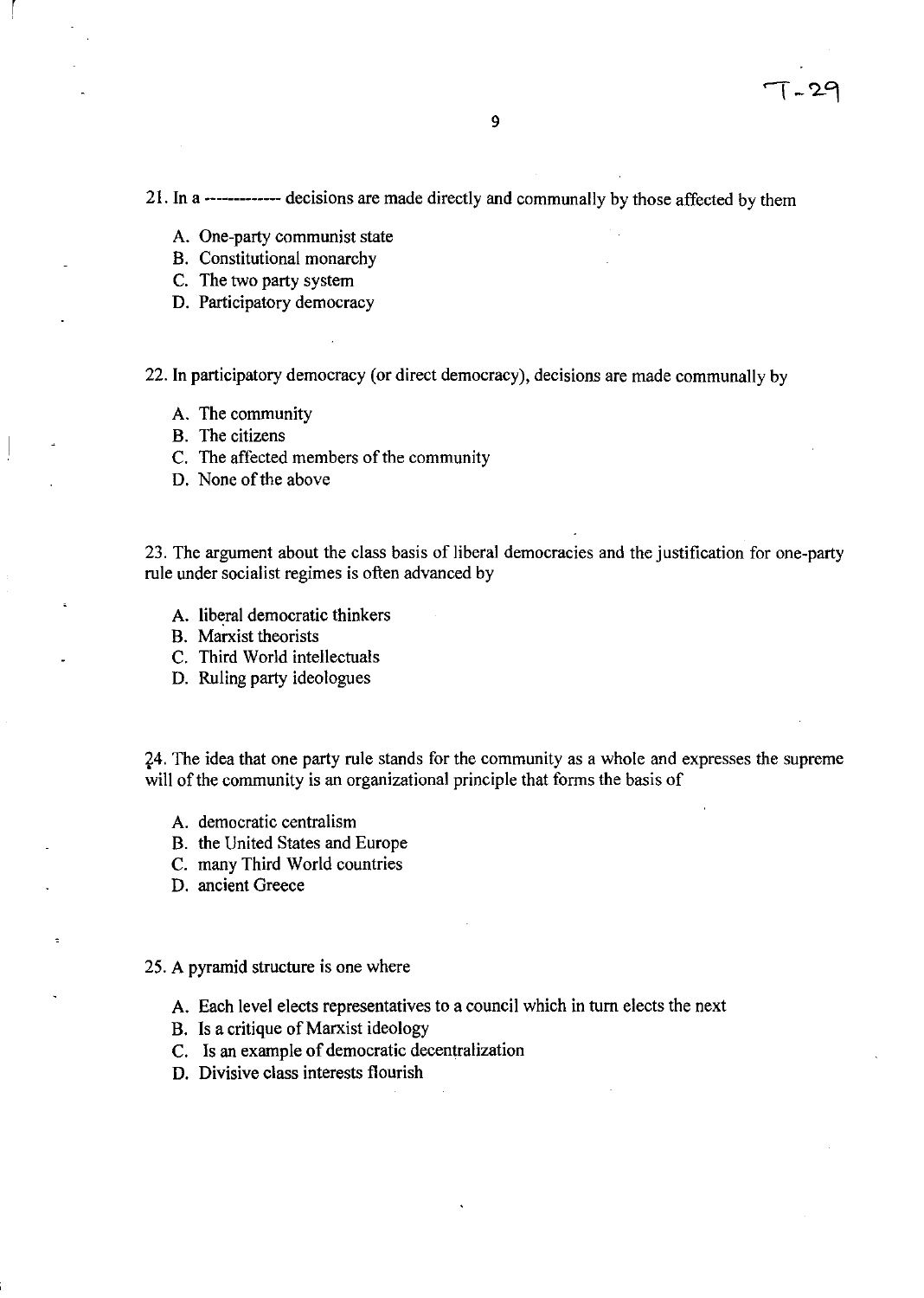26. The true democratic character of party systems can only be gauged by

- A. the extent of political participation by the people
- B. the real opportunities for political influence by the people
- C. the extent of choice between parties and representatives
- D. All of the above

27. Direct democracy is no longer as relevant in modem societies because

- A. The majority of the population have political rights
- B. It would be impossible for everyone to actively participate in making all the decisions that affect them
- C. Both $A & B$
- D. Only B

28. Which system allows diverse interests to be expressed more directly and provides room for representation more radical alternatives?

- A. Two-party system.
- B. Constitutional monarchy
- C. Multiparty system
- D. One party communism
- 29. Participatory democracy
	- A. Allows for cities to be separated from the states
	- B. Political rights are less important than human rights
	- C. The citizenship of a nation is dual
	- D. Referenda on specific issues are often held

30. The use of referenda on specific issues is a case of

- A. democratic centralism
- B. one-party rule
- C. direct democracy
- D. constitutional amendment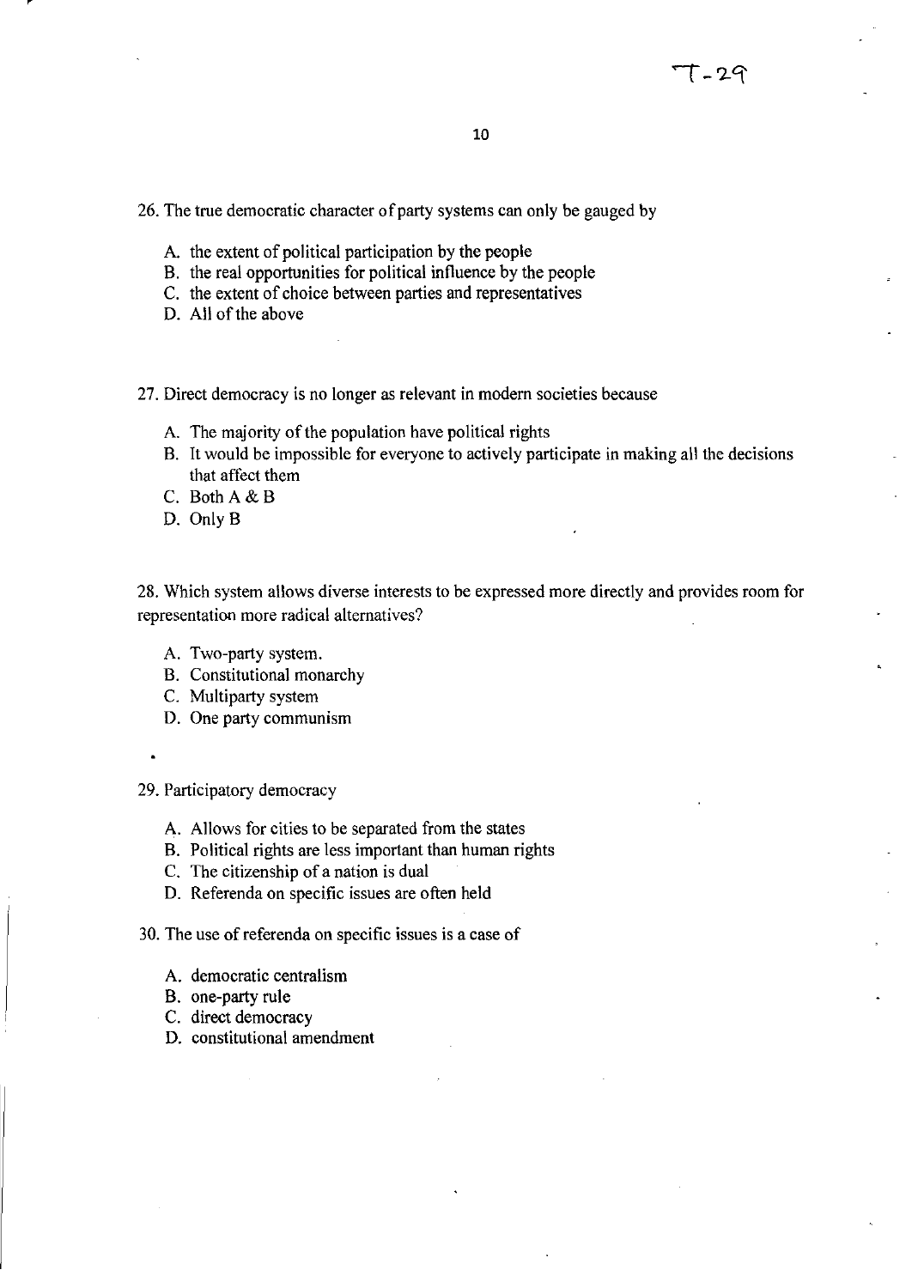## Part B

## Arithmetic and Reasoning (25 Marks)

,

31. If 'orange' is called 'butter', 'butter' is called 'soap', 'soap' is called 'ink', 'ink' is called "honey', 'honey' is called 'sugar'; then which of the following is used for washing clothes?

- A. Honey
- B. Butter
- C. Sugar
- D. Ink

32. Which of the following comes next in the series? B35Y, D30W, F25U, H20S,

- A. I25S
- B. J20R
- C.Jl5Q
- D. Jl5R

33. Pointing to a photograph, Mallesh said, "he is the son of the only daughter of the father of my brother". How is Mallesh related to the man in the photograph?

- A. Brother-in-law
- B. Paternal uncle
- C. Maternal uncle
- D. Father

34. Which of the following venn diagram correctly represents the relationship between 'swimmers', 'women' and 'cricketers'?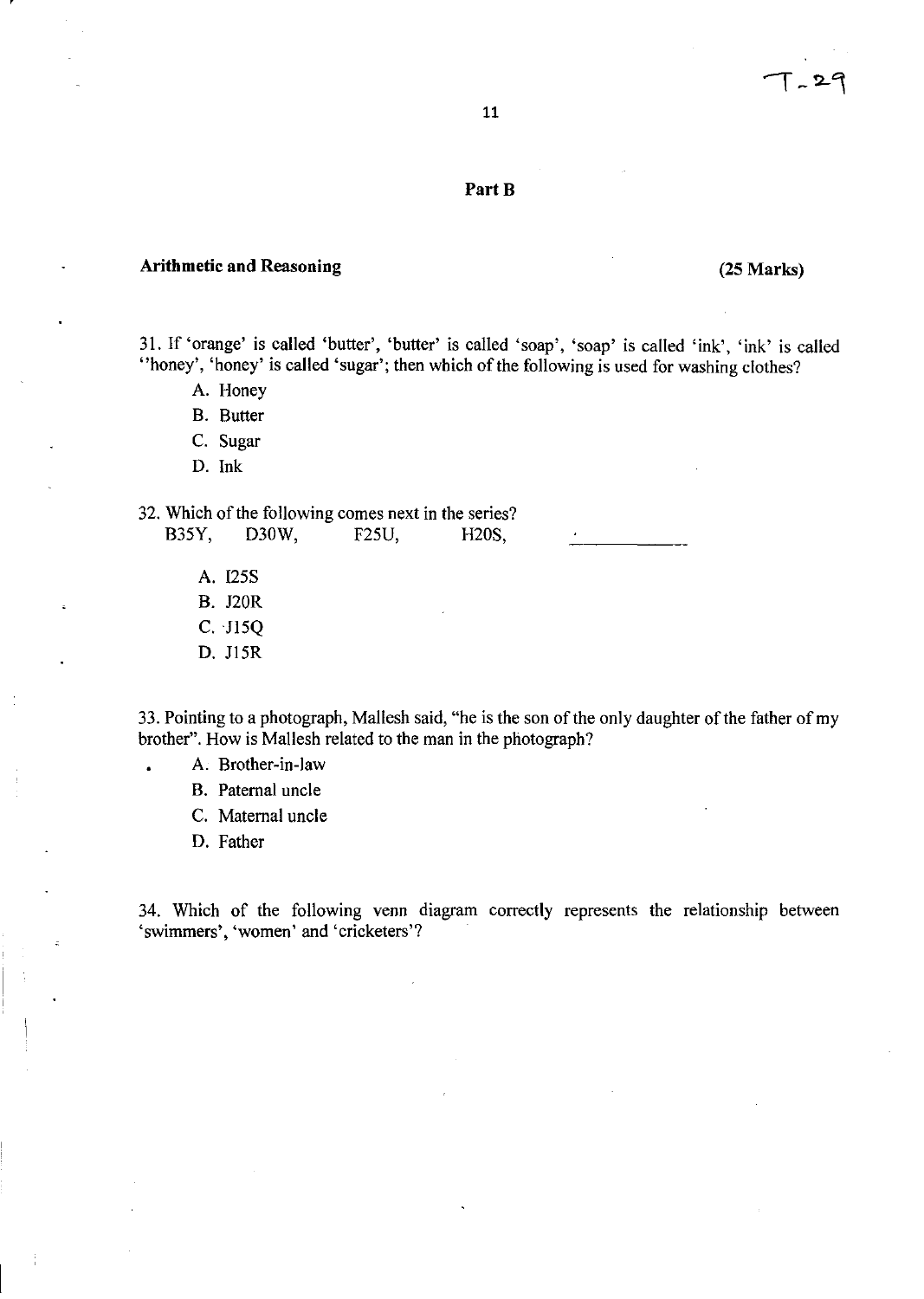$T - 29$ 

12



35. What is the value of X in the following equation?  $(x + 6) (x - 6) - (x - 5)^2 = 40 - 17 (x - 2)$ 

> A. 3  $B. -4$ C. 5 D. 0

36. Which of the following will fill the empty box?

 $3.45 - 6.75 + 2.05$  $0.29 + 0.426 + 0.6$  $0.175 + 0.7 - 0.45$  $5.95 - 8.25 + 2.40$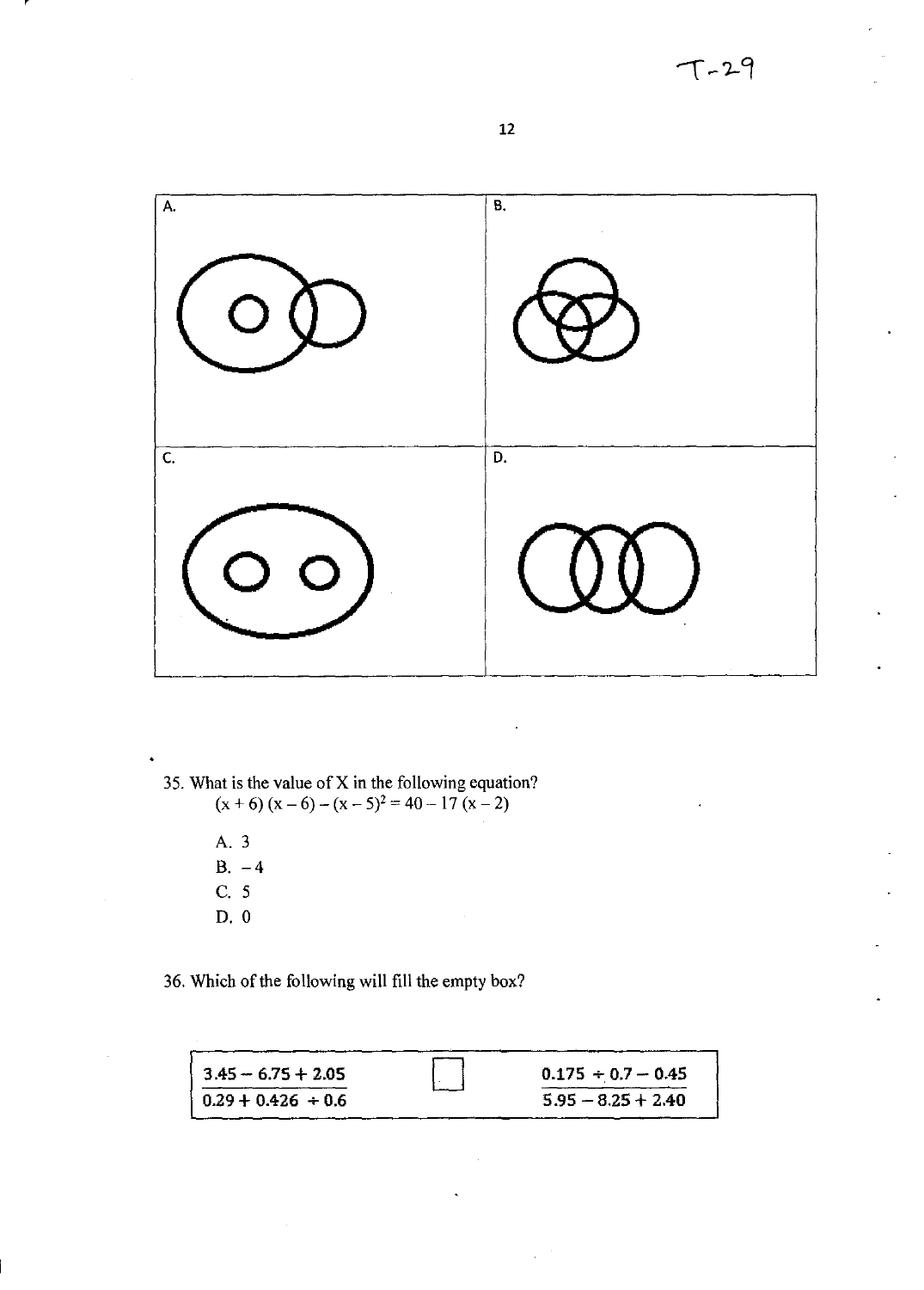13

 $A. <$ **B.** =  $C. >$ D. Can't be determined

37. Which of the following will complete the given series?

1, A.25 B. 26 C. 27 D.28 6, 15, 45, 66, 91

38. Mohit ranks  $16<sup>th</sup>$  from the top and  $12<sup>th</sup>$  from the bottom in the class. How many students are there in the class?

A.29

B. 28

C. 27

D. None of the above

39. How many times 3 appear in I to 1000?

A.289

 $\bullet$ 

B. 300

C. 327

D. 321



Which of the following represents the above correctly?

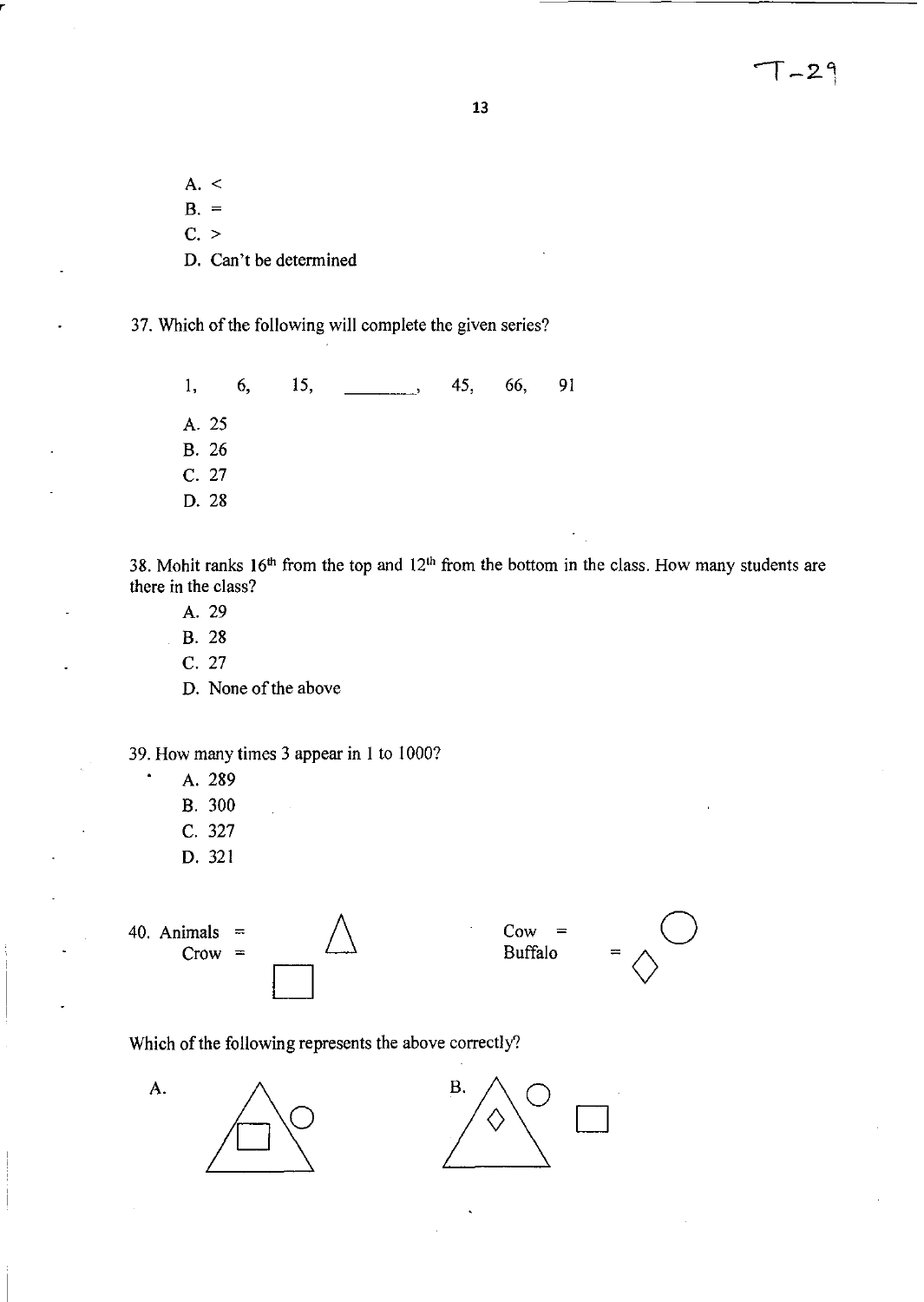

41. Statement A: Shiva's weight is less than Sonam.

Statement B: Shiva's weight is more than Bharat.

Statement C: Of these three, Sonam's weight is the most.

If the first two statements are true, the third statement is

A. True

r

- B. False
- C. Uncertain
- D. Cannot say

-42. Choose the most logical order of sentences from among the given choices to construct a coherent paragraph.

- a. Hyderabad produced several world class badminton players after he started coaching
- b. It all began with Pullela Gopichand who won prestigious tournaments
- c. Hyderabad emerged as a hub of badminton players in the country
- d. The success of these players should inspire children to take games seriously
- e. PV Sindhu and K. Srikanth, among several others received training from P. Gopichand
- A. baecd
- B. cbaed
- C. acedb
- D. ceadb

43. From the given statement, verify the conclusions and mark the answer as given below: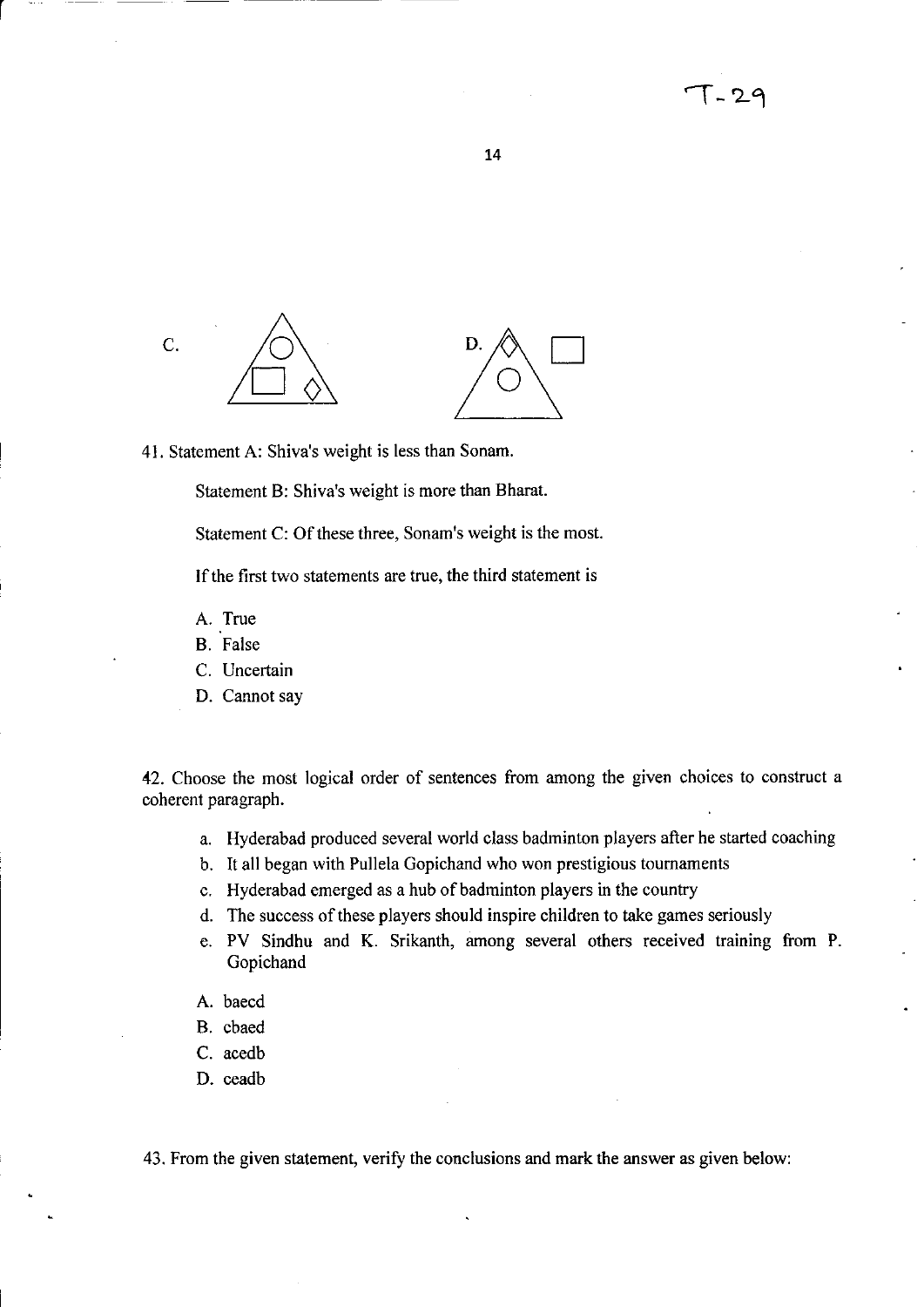**Statement:**  Some people are criminals **Conclusions:**  I: Some men are criminals

All criminals are men

II: Some men are non-criminals

A. If only conclusion I follows.

B. If only conclusion II follows.

C. If both conclusions I & II follow.

D. If no conclusion follows.

44. Find the odd one *out* 

- A. Mango
- B. Orange
- C. Apple
- D. Wheat

45. Samrat worked for 25 hours, Kashyap for 25 hours, Khusboo for 20 hours Rishab for 15 hours and Rehman for IS hours. When this data is represented in a pie diagram Khusboo's work hours get translated to

- A. 72 degrees
- B. 54 degrees
- C. 45 degrees
- D. 90 degrees

46. Sohaib is 15 years older than his nephew. Three years hence, his age will be twice the age of his nephew. Find the present age of Sohaib's nephew.

- A. IS Years
- B. 12 Years
- C. 13 Years
- D. 10 Years

47. The average height of 20 students of a class is 105 cm. If 10 more students of average height of 120 cm join the class, then the average height of the class will be?

> A. 115cm B. 117.5 cm C. 112.5 cm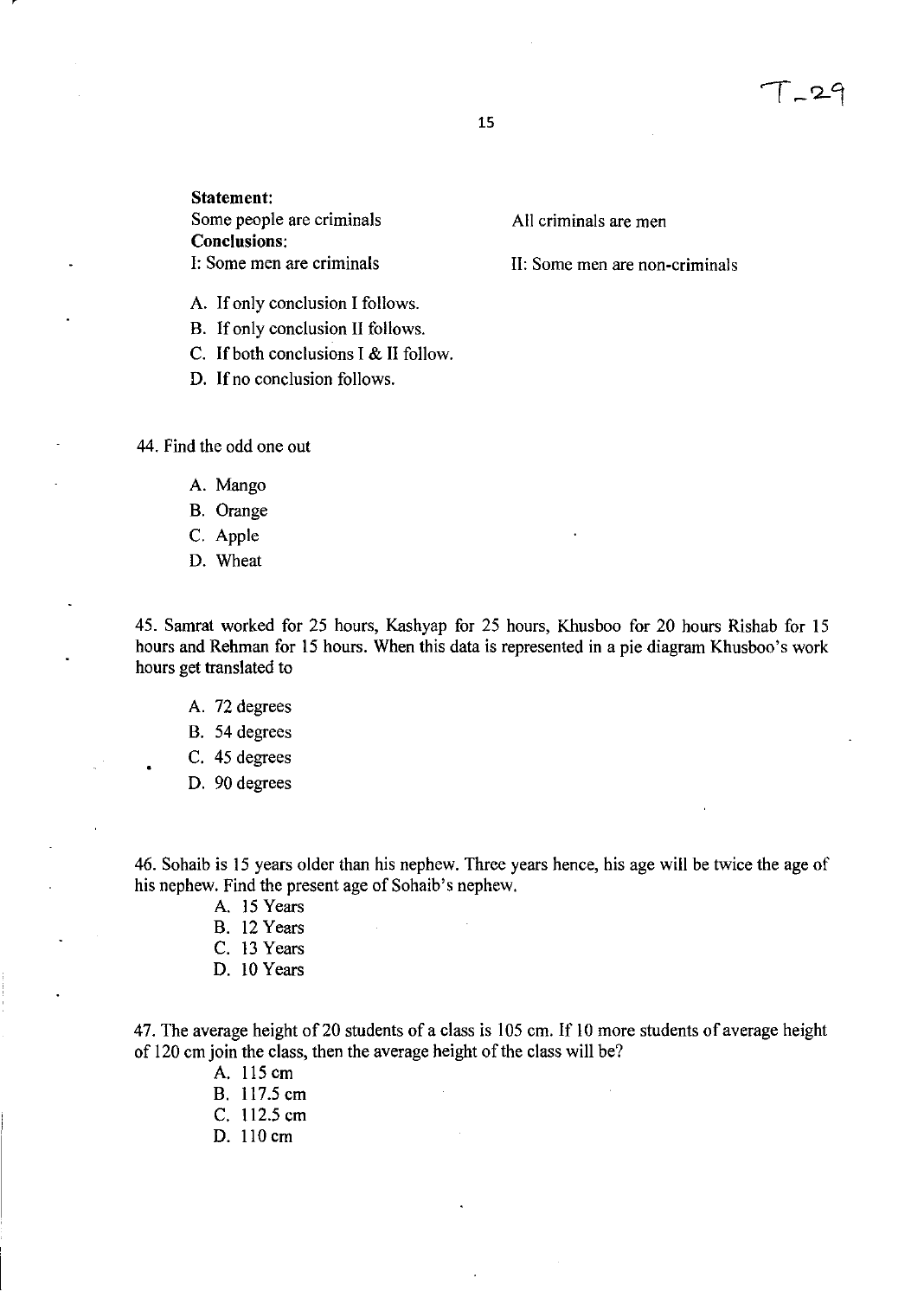16

48. A shopkeeper sells two televisions for Rs. 1955 each, gaining 15 % on one and losing 15 % on the other. Find her gain or loss in the whole transaction?

A. Profit of 2.25 % B. Profit of 3 % C. Loss of  $2.25\%$ D. Loss of 3 %

49. A certain freezing process requires room temperature to be lowered from 50 $\degree$ C at the rate of  $6<sup>0</sup>$  C every hour. What will be the room temperature 12 hours after the process begins?

> A. 22° C  $B. 30^{0} C$  $C. - 22^0 C$ D. -  $30^0$  C

50. The area of a square and a rectangle are equal. If side of the square is 50 cm and the breadth of the rectangle is 30 cm, what will be the perimeter of the rectangle?

> A. 225 cm B. 226.6 cm C. 236.6 cm D. 160 cm

51. A woman sells two houses for Rs. 4000 each, neither losing or gaining in the final deal. If she sold one house at a gain of 25 % then the other house is sold at the loss of what percentage?

> A.  $33\frac{1}{3}\%$ B.  $16\frac{2}{3}\%$ C.50% 0.25%

52. A floor measuring 2m by 1.5 m is to be covered with tiles measuring 25 cm x 25 cm. Find the cost of flooring at the rate of Rs. 420 per dozen tiles?

> A. Rs.1380 B. Rs. 1680 C. Rs. 1285 O. Rs.2000

53. The sum of two numbers is 104 and their difference is 28. Find the numbers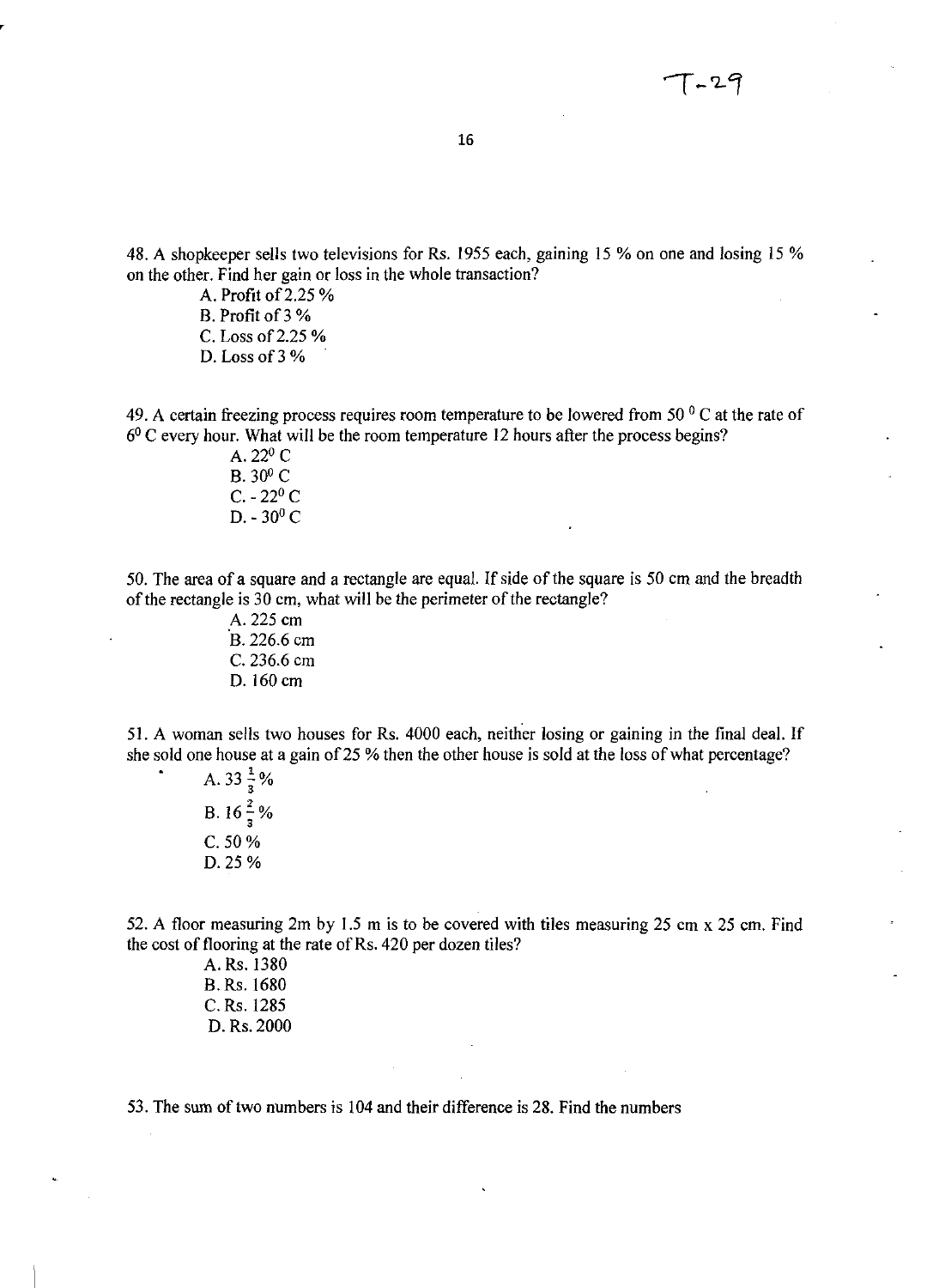T-29

A. 59 and 45

- B. 65 and 39
- C. 66 and 38
- D. 60 and 44

54. The runs scored by 11 players of a cricket team are, find the median score

38,42,10,36, 11,6,0,43,25,27,18

A. 11 B. 45 C. 25 D. 6

55. 18 Notebooks and 32 pens together cost Rs. 642, while 32 notebooks and 18 pencils together cost Rs. 908. Find the cost of each notebook.

 $\ddot{\phantom{1}}$ 

A. 25 B. 30 C. 35 D.20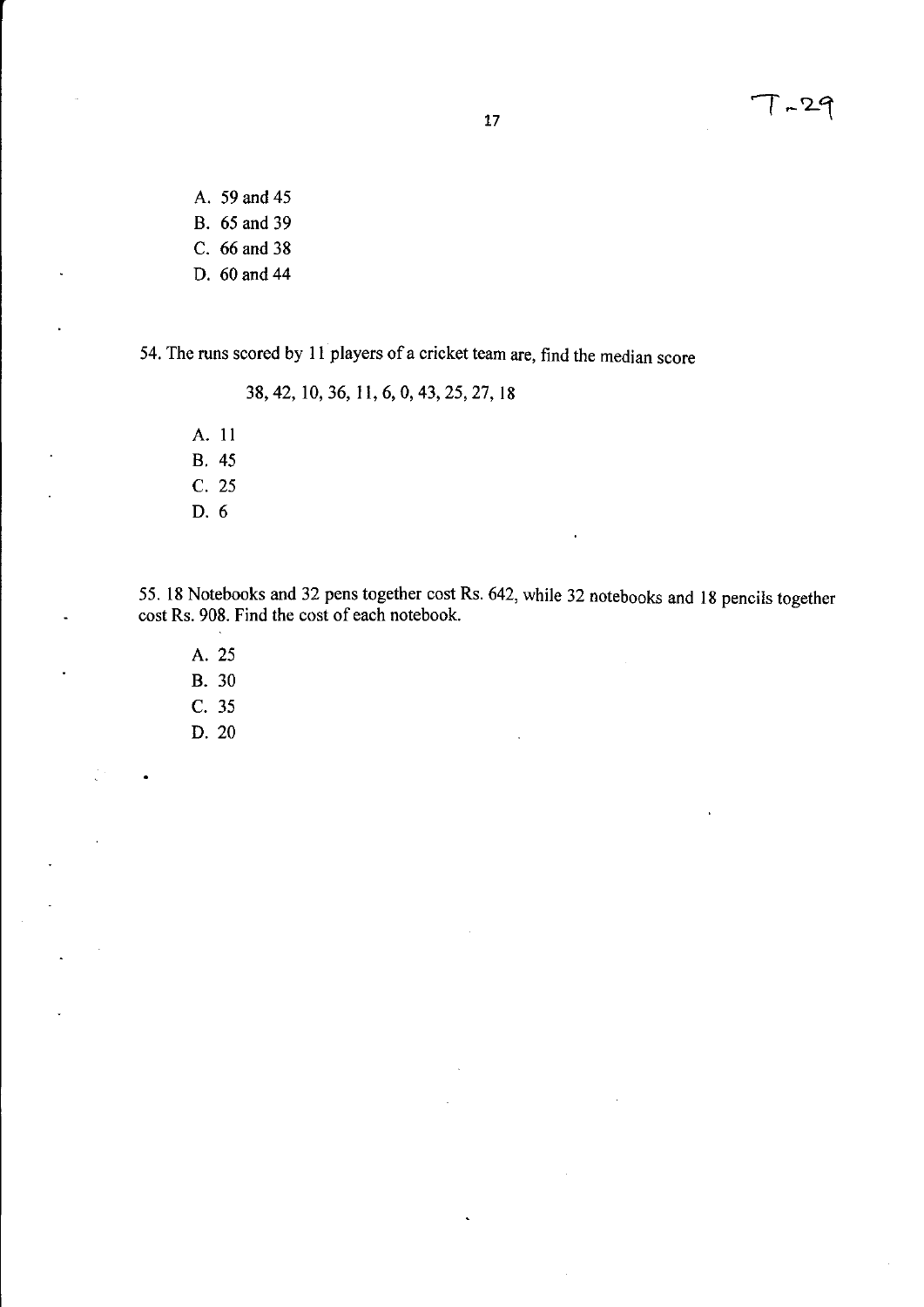## **PART**C

## **Literary** Passage **(20 marks)**

In Calcutta Mrs. Rupa Mehra went around like a whirlwind, buying saris, herding her family into conferences, visiting her son-in-law-to-be twice a week, requisitioning cars (including the Chatterjis' big white Humber) for her shopping and for visits to friends, writing long letters to all her relatives, designing the invitation card, monopolizing the phone in a Kakoli-like manner, and weeping alternately with joy at the prospect of her daughter's marriage, concern for her daughter on her wedding night, and sorrow that the late Raghubir Mehra would not be present. She looked at a copy of Van de Velde's Ideal Marriage in a bookshop on Park Street and, though the contents made her blush, determinedly bought it.

When Mrs. Rupa Mehra asked Haresh about the date for the wedding, he said, beaming with cheerfulness: 'The earlier the better.' But in view of Lata's exams and the fact that his own foster-parents were reluctant to agree to a wedding in the inauspicious last month of the Hindu calendar, the date was set for late, rather than early, April.

Haresh's parents also requested Lata's horoscope in order to ensure that her stars and planets matched those of her husband. They were particularly concerned that Lata should not happen to be a Manglik-a 'Martian' under certain astronomical definitions-because then, for a non-Manglik like Haresh to marry her would certainly result in his early death. When Haresh passed on this request, Mrs. Rupa Mehra got cross. 'If there was any truth in all these horoscopes, there would be no young widows,' she said. 'I agree with you,' said Haresh. 'Well, I'll tell them that no one has ever made a horoscope for Lata.'

But this resulted in a request for Lata's date and time and place of birth. Haresh's parents were going to get her horoscope made themselves. Haresh went to an astrologer in Calcutta with Lata's place and date of birth, and asked him for a safe time of birth that would ensure that her stars matched his. The astrologer gave him two or three times, one of which Haresh sent on to his parents. Luckily, their astrologer worked on the same principles and calculations as his. Their anxieties were allayed.

When Mrs. Rupa Mehra told Meenakshi one afternoon to come with her to the jewellers to help her buy, or at least select, a wedding band for Haresh, Meenakshi stretched her neck lazily and said:

'Oh, but Ma, I'm going somewhere this afternoon.'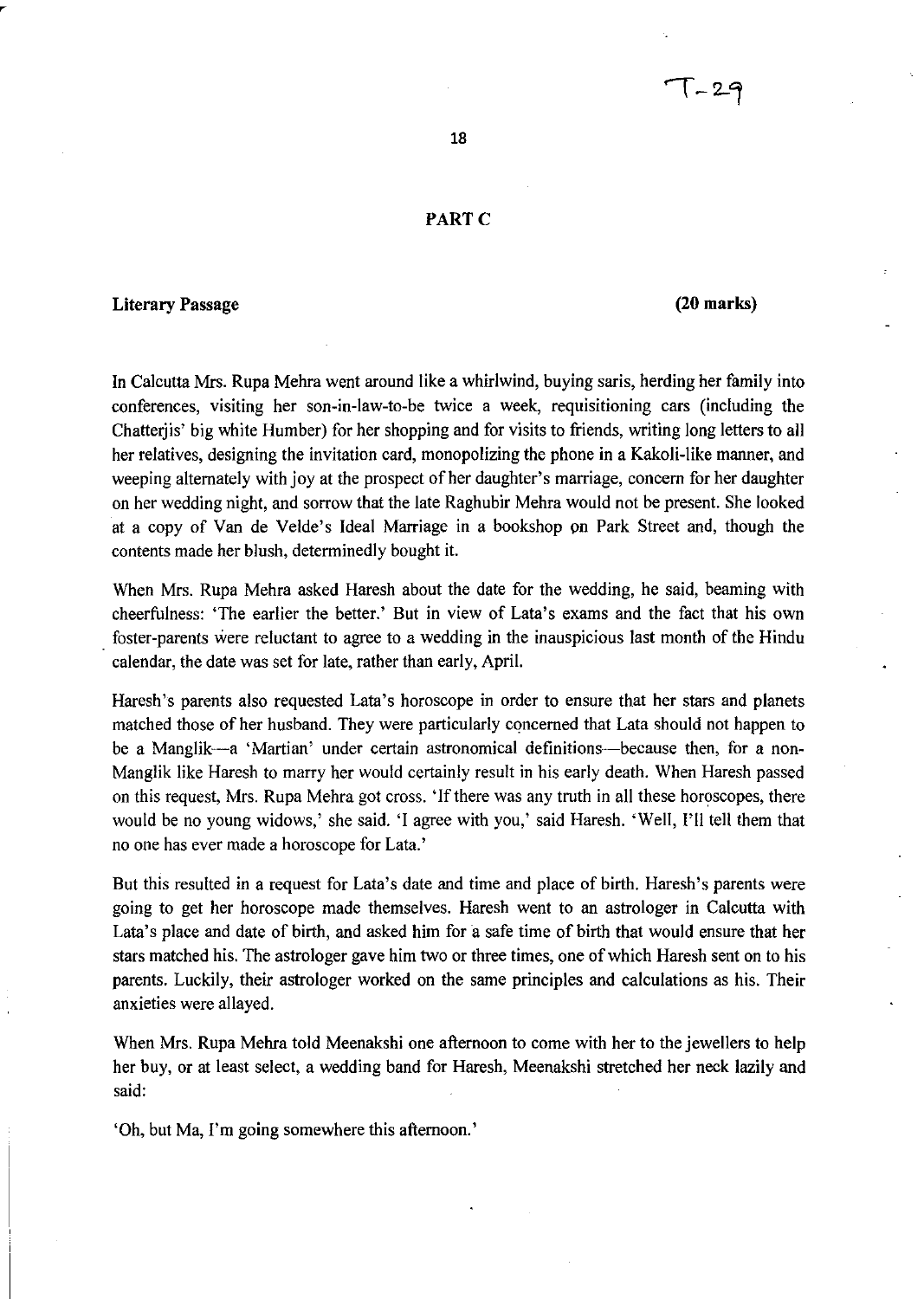'But your canasta is tomorrow.'

'Well,' said Meenakshi with a slow and rather feline smile, 'life is not all canasta and rummy.'

'Where are you going?' demanded her mother-in-law.

'Oh, I'm going here and there,' said Meenakshi, adding to Aparna: 'Darling, please release my hair.'

Mrs. Rupa Mehra, unaware that she had just been treated to a Kakoli-couplet, became annoyed.

'But these are the jewellers you recommended. I will get much better service if you come with me. If you don't come with me, I'll have to go to Lokkhi Babu's.'

'Oh, no, Ma, you really shouldn't. Go to Jauhri's; they're the ones who made my little gold pears.' Meenakshi stroked her neck just below her ear with the scarlet nail of her middle finger.

This last remark infuriated Mrs Rupa Mehra. 'All right,' she said, 'if that's how much you care about your sister-in-law's wedding, go gallivanting around town. My Varun will come with me.'

When they got to the shop, Mrs. Rupa Mehra did not in the event find it difficult to charm Mr Jauhri. Witbin two minutes he knew all about Bentsen Pryce and the lAS and Haresh's testimonials. When he had reassured her that he could make anything she wished and have it ready for collection in three weeks, she ordered a goldchampakali necklace ('It is so pretty with its hollow buds and not too heavy for Lata') and a Jaipur kundan set—a necklace and earrings in glass and gold and enamel.

As Mrs. Rupa Mehra chattered on happily about her daughter, Mr. Jauhri, who was a sociable man, added his comments and congratulations. When she mentioned her own late husband, who had been in the railways, Mr. Jauhri lamented the decline in service. After a while, when everything had been settled satisfactorily, she said that she had to be going. She got out her Mont Blanc pen and wrote down her name and address and telephone number.

Mr. Jauhri looked startled.

'Ah,' he said, recognizing the surname and address.

'Yes,' said Mrs Rupa Mehra, 'my daughter-in-law has been here before.'

'Mrs Mehra--was it your husband's medal she gave me to have made into her chain and earrings? Beautiful--just like little pears?'

'Yes,' said Mrs. Rupa Mehra, fighting to keep back her tears. 'I will come back in three weeks. Please treat the order as urgent.'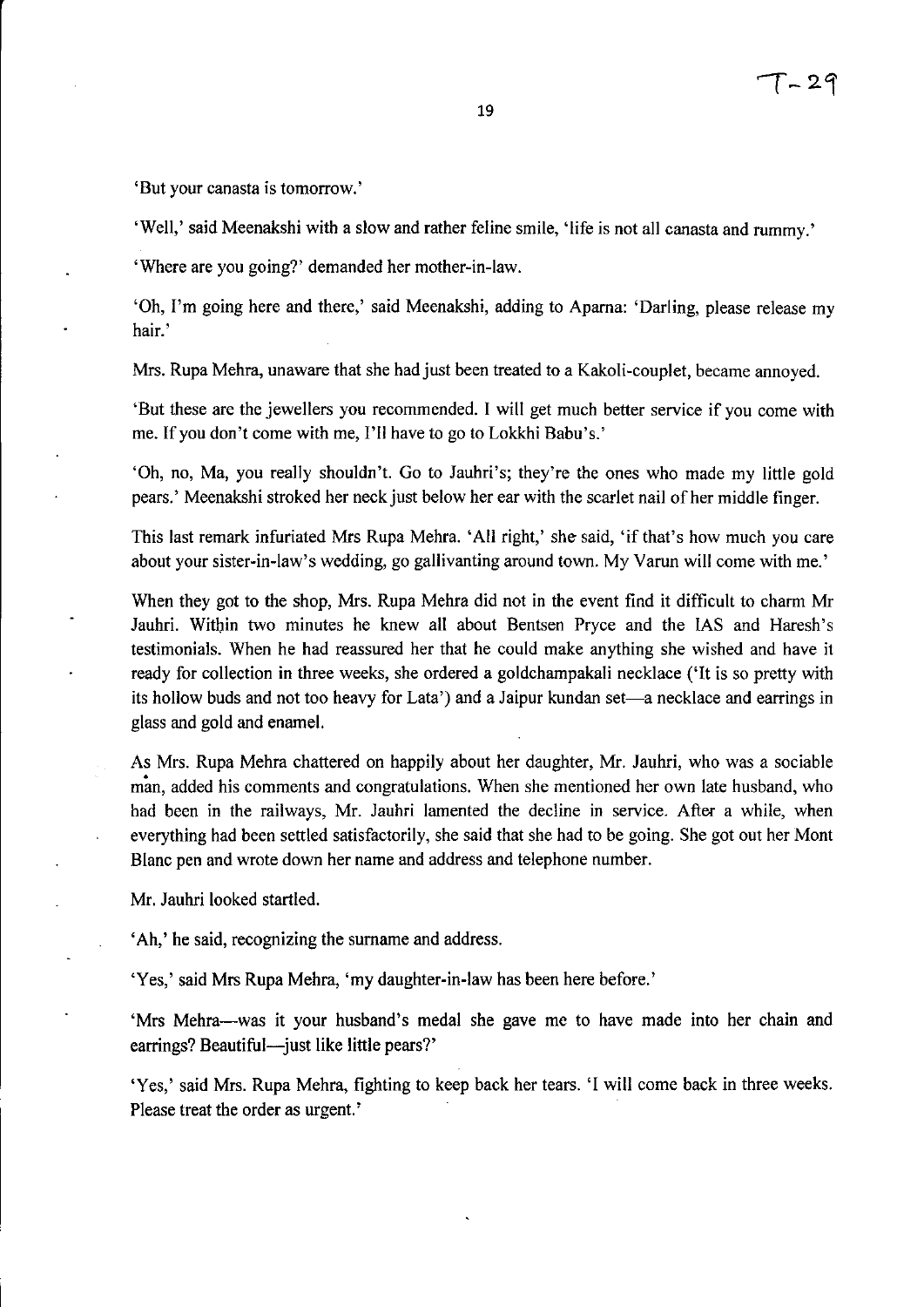Mr. Jauhri said: 'Madam, let me check with my calendar and orders. Maybe I can give them to you in two and a half weeks.' He disappeared into the back of the shop. When he returned he placed a small red box on the counter and opened it.

Inside, sitting on a cushion of white silk, was Raghubir Mehra's gold medal for Engineering.

Twice that month did Mrs. Rupa Mehra shuttle between Calcutta and Brahmpur. She was so delighted to have the medal restored to her ('The fact is, Madam, I could not bear to melt it down.') that she bought it back instantly, drawing out whatever was necessary from her savings, and trying to economize slightly more on the necessary wedding expenses. She was—for a few days at least-entirely reconciled to Meenakshi and her ways. For if Meenakshi had not given Mr lauhri this medal, it would have been stolen from the house in Sunny Park with the rest of the jewellery, and, like the Physics medal, would have vanished for good. Meenakshi too, when she got back from wherever it was she had been, looked happy and satisfied and was quite pleasant to her mother-in-law and Vamn. When she heard about the medal she was not slow in claiming a perverse credit for events-and her mother-in-law did not object.

When Mrs. Rupa Mehra got to Brahmpur she brought the medal with her and showed it triumphantly to everyone in the family, and everyone was delighted with her good fortune.

'You must study hard, Lata, there are so few days left'-Mrs. Rupa Mehra cautioned her daughter-'or you will never have your Daddy's academic success. You should not let your wedding and other things distract you.' And with that she put Ideal Marriage, carefully wrapped in the bridal colours of red and gold, into her hands.

'This book will teach you everything-about Men,' she said, lowering her voice for some reason. 'Even our Sita and Savitri had to have these experiences.'

'Thank you, Ma,' said Lata, a little apprehensively.

r

Mrs. Rupa Mehra was suddenly embarrassed, and disappeared into the next room with the excuse that she had to phone her father.

Lata promptly unwrapped the package and, forgetting her studies, began to look through the Dutch sexologist's advice. She was as much repelled as fascinated by what he had to offer.

Lata looked thoughtful through most of dinner, glancing at Pran and Savita and wondering whether Savita too had received an Ideal Marriage before her wedding. There was jelly for pudding, and to Mrs. Rupa Mehra's puzzlement—and everyone else's—Lata began to laugh and would not explain why.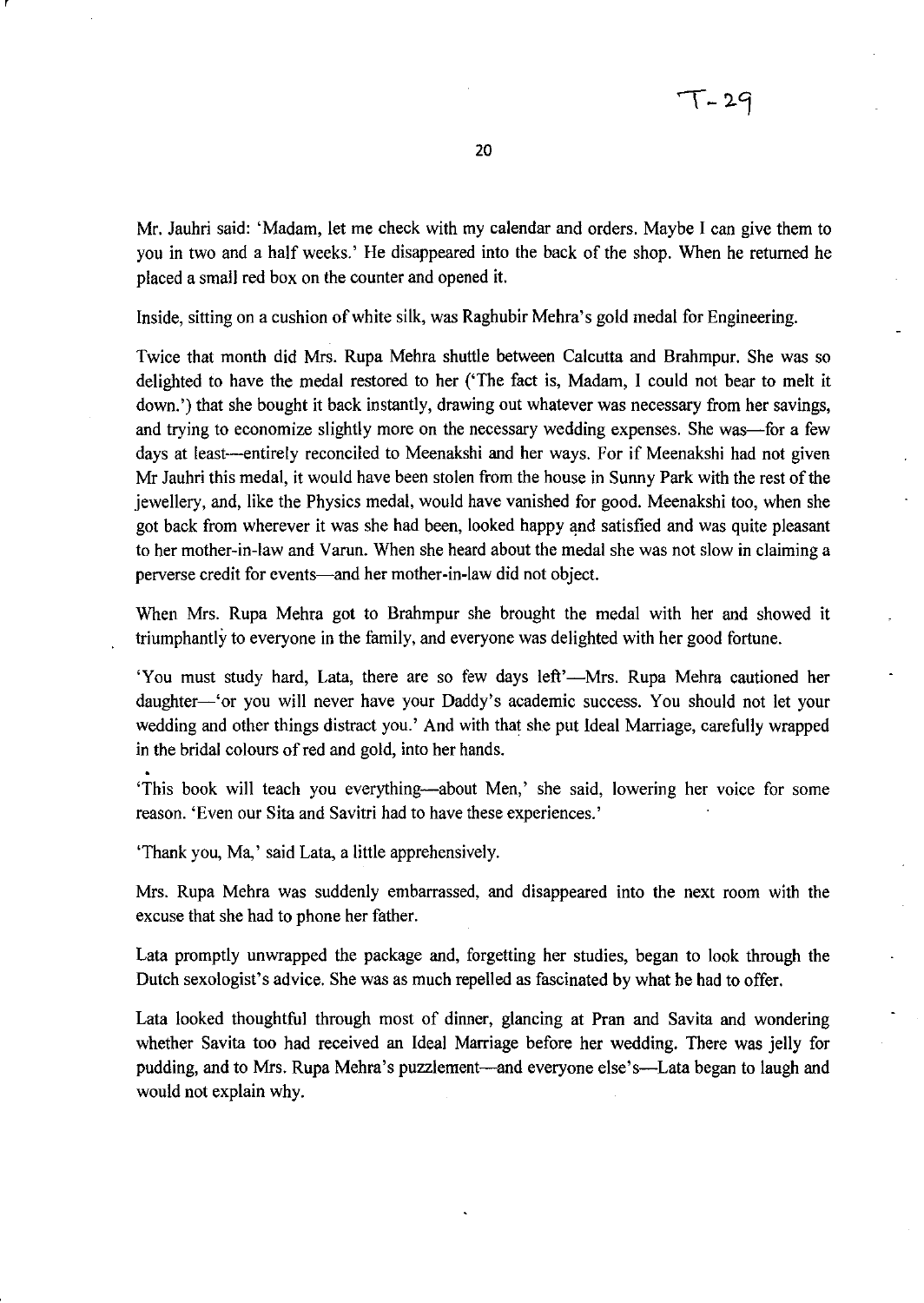Lata took her final exams as if in a trance. She felt she had done well, but this was combined with a curious, dislocated feeling-not like the panic of the previous year, but a sense that she was floating above her physical self and looking down on it from a height. Once, after a paper was over, she wandered down from the examination hall and sat on the bench beneath the gulmohur tree. Again the dark-orange flowers lay thick below her feet. Had it only been a year since she had met him?

If you love him so much, can you be happy to leave him miserable? Where was he? Even ifhis exams were being held in the same building, he did not stand on the steps afterwards. He did not pass by the bench. Just after the last paper, there was a concert by Ustad Majeed Khan, to which she went with Malati. Kabir was nowhere to be seen.

Whose life am I living? Lata wondered. Was my acceptance just a reaction?

Despite Haresh's encouraging letters and her own cheerful replies, Lata began to feel both uncertain and very lonely. Sometimes she sat on the banyan root and looked out over the Ganga, recollecting what it was pointless to recollect. Would she have been happy with him? Or he with her? He was so jealous now, so intense, so violent, so unlike the casual cricketer whom she had seen laughing and practising at the nets a year ago. How different he was now from the knight who had rescued her from the gulmohur bench and from Mr. Nowrojee.

The arrival from Delhi of the baraat—the groom's party—brought its own excitement and complications. Haresh's foster-parents had been satisfied on the score of astrology; his mother, however, insisted on various precautions being taken about the preparation of her food. She would have been horrified to know that at Pran's house, where she ate one day, the cook was a Muslim. His name was therefore converted from Mateen to Matadeen for the duration.

Haresh visited Kedarnath's house in Misri Mandi. He told Veena how sorry he was to hear of Mrs. Mahesh Kapoor's death and all the anxieties that the family had had to·undergo. Old Mrs. Tandon and Bhaskar were happy that he had visited. And Haresh was delighted to be able to mention to Kedarnath that the order for brogues from Prahapore would be coming through within the week, together with a short-term loan for the purchase of materials.

Haresh also visited Ravidaspur one morning. He took with him some bananas for Jagat Ram's children, the good news about the Praha order, and an invitation to his wedding.

The fruit was a luxury; there were no fruit sellers in Ravidaspur. The barefooted sons of the shoemaker accepted the bananas with suspicious reluctance and ate them with relish, dropping the skins into the drain that ran alongside the house. The news about the Praha order was met with satisfaction, and the fact that a loan for the purchase of raw materials was to accompany it was greeted with intense relief. Jagat Ram was looking rather subdued, thought Haresh. He had expected elation.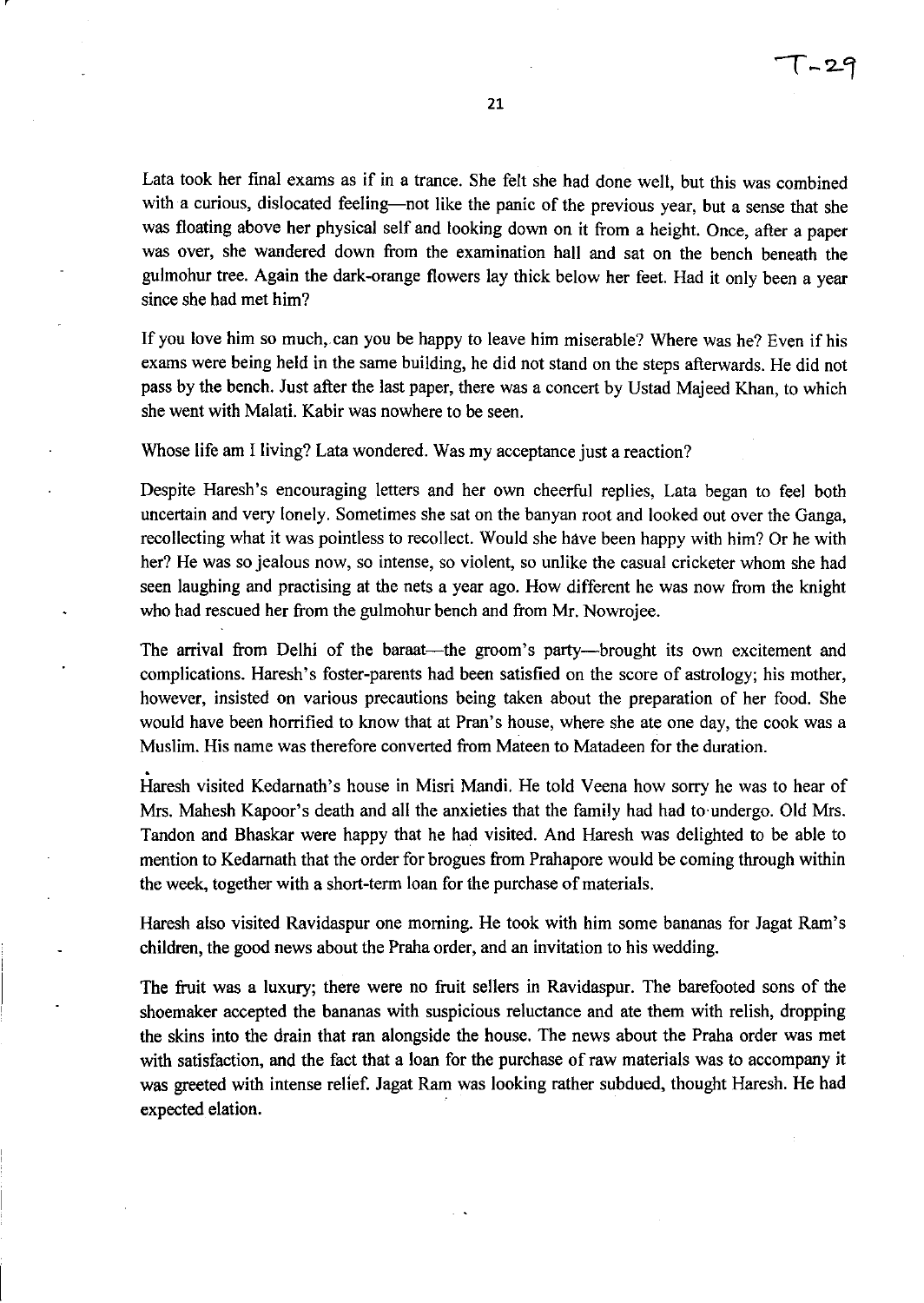$\left\{\rule{0pt}{12pt}\right.$  $\cdot$ <sup>1</sup>

Jagat Ram reacted to Haresh's wedding invitation with visible shock, not so much because Haresh was getting married, and in Brahmpur at that, but because he should have thought of inviting him. Moved as he was, he had to refuse. The two worlds did not mix. He knew it; it was a fact of life. That a jatav from Ravidaspur should be present as a guest at a wedding at the house of Dr. Kishen Chand Seth would cause social distress that he did not wish to be the centre of. It would injure his dignity. Apart from the practical problems of what to wear and what to give, he knew that he would feel no joy and only intense awkwardness at being present on the occasion.

Haresh, reading his mind only partially, said, with brusque tact: 'You're not to bring a gift. I've never been a believer in gifts at weddings. But you must come. We are colleagues. I won't hear of your not coming. And the invitation is also for your wife if you want her to come.' It was only with the greatest of reluctance that Jagat Ram agreed. The red-and-gold invitation, meanwhile, was being passed by the boys from hand to hand.

'Haven't they left anything for your daughter?' asked Haresh, as the last of the bananas disappeared.

'Oh, her dust has been washed away,' said Jagat Ram quietly.

'What?' said Haresh, shocked.

Jagat Ram shook his head. 'What I mean to say-' he began, and his voice was choked.

'What happened, for heaven's sake?'

'She got an infection. My wife said it was serious, but I thought, children get high fever so quiekly, and it comes down just as quickly. And so I delayed. It was the money too; and the doctors here are, well, high-handed with us.'

When Haresh returned to Sunil's, he found his father waiting for him impatiently. He had forgotten about the time of the civil ceremony, which Mrs. Rupa Mehra had insisted on having on the day before the wedding proper. She felt that she had to protect her daughter from the injustices of the traditional Hindu Law; marriages solemnized before a Registrar were governed by laws that were much fairer to women.

The civil ceremony, however, was such a brief and dry affair that almost no one attached any significance to it, although from the moment it was over, Haresh and Lata were legally man and wife. Only a dozen or so people attended, and Haresh was reproved by his mother for being late.

Lata had alternated between serene optimism and terrifying attacks of uncertainty for the last week. After the civil ceremony was over, she felt calm and almost happy, and fonder of Haresh than before. From time to time he had smiled at her as if he knew exactly when she had most needed reassurance.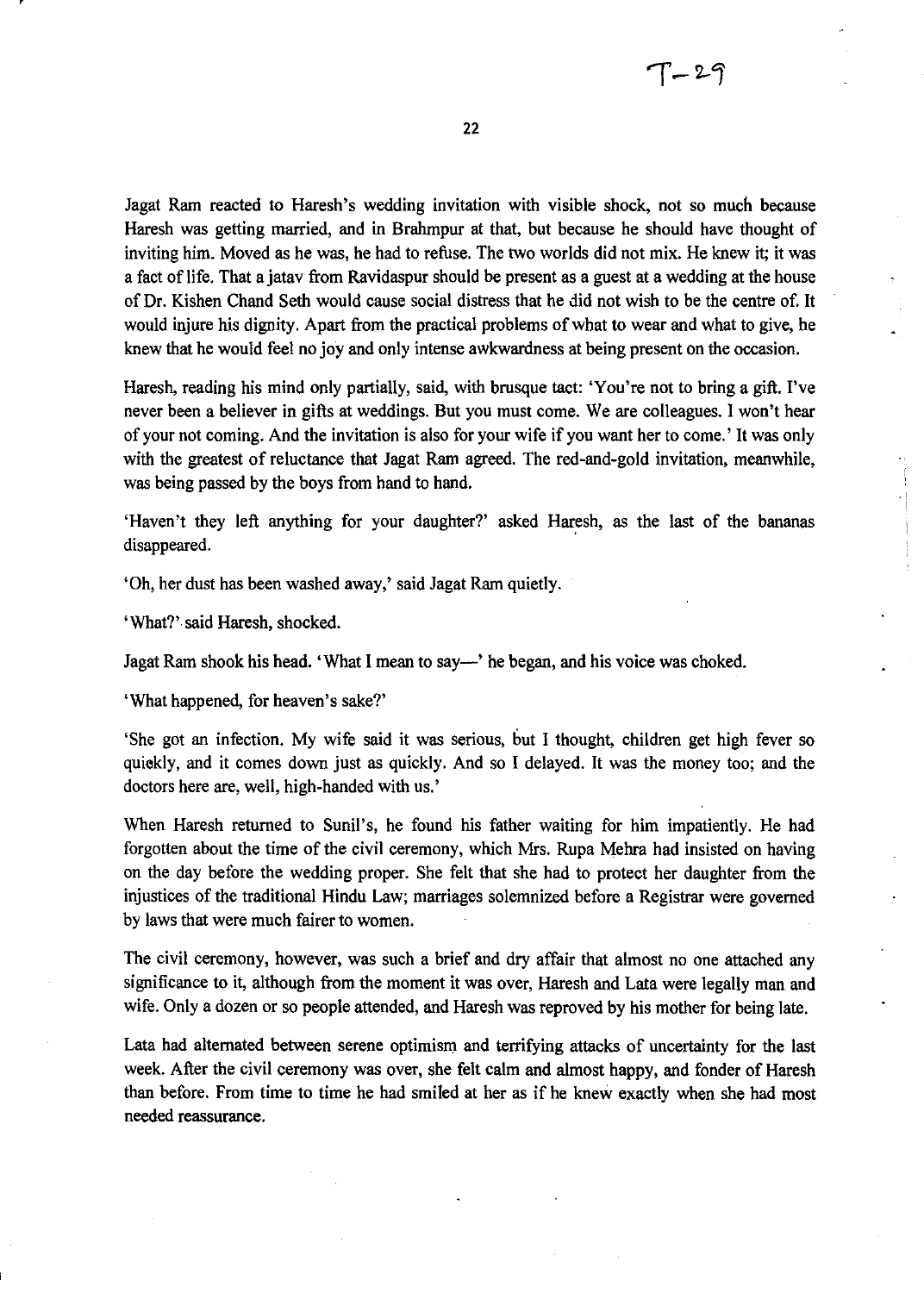As the day for real ceremony arrived, the guests, unusually for a wedding, were quiet and attentive as the priest went through the rites. Mrs. Rupa Mehra was sobbing through her Sanskrit, and Savita was sobbing too, and soon Lata was crying as well. When her mother took her hand, filled it with rose petals and pronounced the words, '0 bridegroom, accept this well-adorned bride called Lata,' Haresh, prompted by the priest, took her hand firmly in his own and repeated the words: 'I thank you, and accept her willingly.'

Everything went well. Her brothers poured puffed rice on to her hands and into the fire each time she and Haresh circled it. The knot between their scarves was tied, and bright red sindoor was applied to the parting of Lata's hair with the gold ring that Haresh was to give her. This ring ceremony puzzled the priest (it didn't fit in with his idea of Arya Samaji rituals), but because Mrs. Rupa Mehra insisted on it, he went along with it.

Kabir had not been able to bring himself to come to the wedding. But though it was Thursday night, he had not gone to visit his mother either. Instead he took a walk by the Ganga: upriver past the banyan tree, along the dhobi-ghat, past the Pul Mela sands underneath the Fort, along the waterfront of the old town, following the black water for miles until he came to the Barsaat Mahal. In the shadow of a wall, he sat down on the sand for an hour, his head in his hands. Then he got up to walk again, up the tail stairs, across the parapet and to the other side. The ceremonies will be over by now, he thought. He hailed a boatman, and took a boat downriver back to the university and his father's house.

Haresh's family left for Delhi that day, and Arun and Varun and the rest left for Calcutta. And the next day Lata and Haresh were themselves seated in a train bound for Calcutta .

• Mrs. Rupa Mehra came to see them off at the railway station, together with Savita and Pran. Lata waved from the window as the train pulled out of Brahmpur Junction. Haresh appeared relaxed and happy, and that, she found, made her happy too. Tears came to her eyes at the thought of leaving her mother. She looked at Haresh for a second, and then turned to the view. In a few minutes they would pass into the countryside.

An hour or so later, during a halt at one of the smaller railway stations, she saw a small crowd of monkeys. They became aware of her looking out at them and, anticipating a sympathetic soul, approached her window. She glanced at Haresh: he was taking a nap.

She threw them a few biscuits: they gathered around, chattering and insistent. She looked for a moment or two at her hennaed hands, took out a musammi, peeled the thick green skin with care, and began to distribute the segments. The monkeys gobbled them down instantly. The whistle had blown when Lata noticed a rather old monkey, sitting alone almost at the end of the platform. He was contemplating her carefully and undemandingly.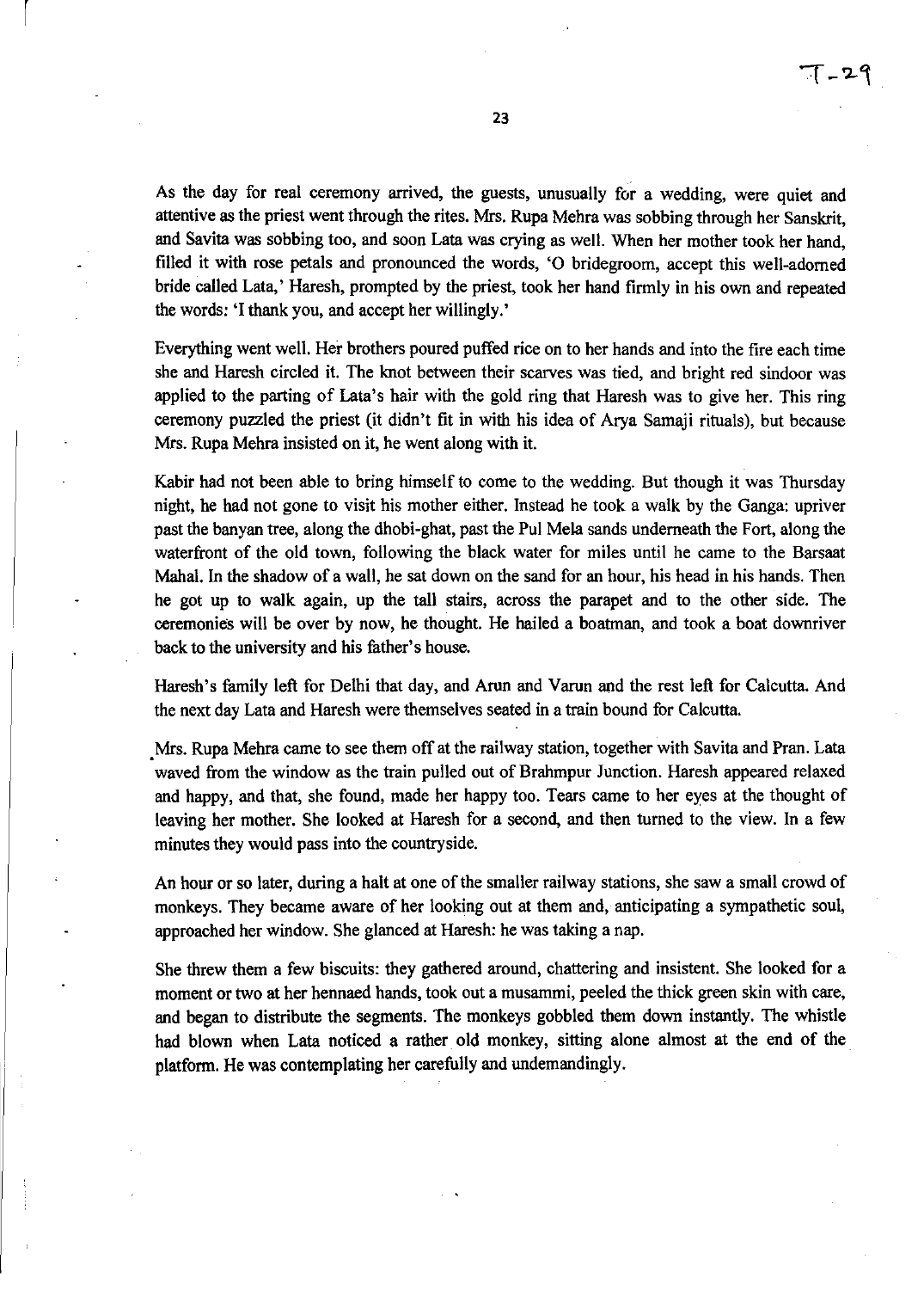24

As the train began to move, Lata quickly reached down into the bag of fruit for another musammi, and threw it in his direction. He moved towards it, but the others, seeing it roll along, began running towards it too; and before she could see what had become of it, the train had steamed out of the station.

## Answer **the following** questions

56. Van de Velde is

- A. A French philosopher
- B. An English author known for his writings on marital relationships
- C. A Dutch author known for his writings on sexology
- D. A Dutch psychologist who renders advice on matters of marriage, family and living relations

57. At the time of her marriage,

- A. Lata just finished her studies and was fully prepared for the event
- B. Lata was a final year undergraduate student, not knowing whether to get married or continue her further studies
- C. Lata was a final year postgraduate student waiting for wedding proposals
- D. Lata was an engineering student in no mood to get married but had to agree because of Rupa Mehra's insistence
- 58. A close reading of the passage suggests that Lata was odds with herself because
	- A. She thought Haresh would be an unfit partner to her
	- B. She wanted to marry Kabir but her mother didn't let it happen
	- C. She considered marriage a futile exercise
	- D. She wasn't sure how fair it was on her part to get married, leaving Kabir alone
- 59. Haresh's foster-parents are reluctant to allow their son's wedding in early April because
	- A. The first weeks of April are generally considered inauspicious
	- B. The second half of April, according to the English Calendar, is more auspicious than other times of the year
	- C. They didn't want their son to get married in the last month of the Hindu Calendar that fell squarely in early April
	- D. They seem to be more concerned about Lata's exams than their foster-son's early marriage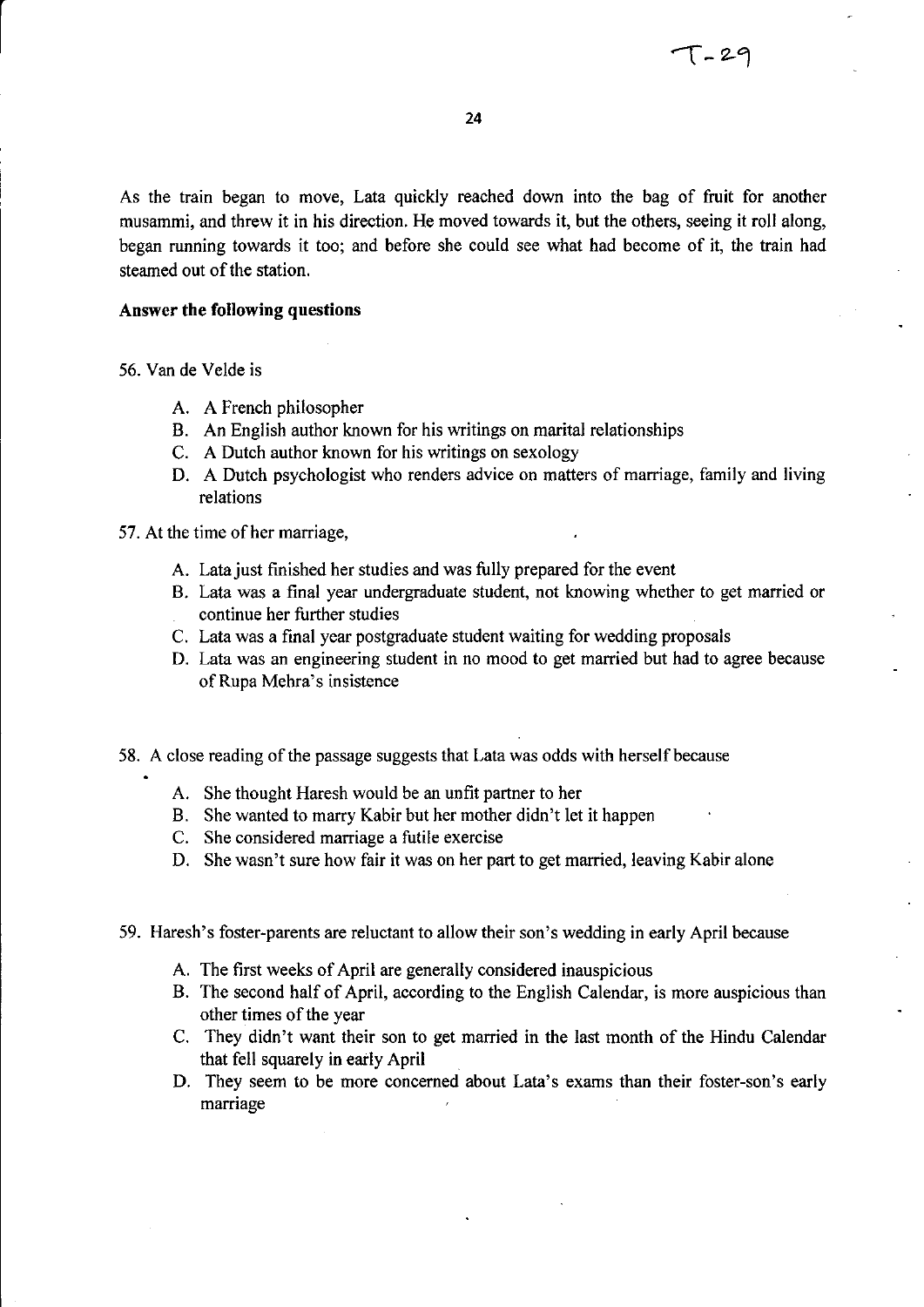25

60. Of Mr. Haresh, his foster-parents, Mrs. Rupa Mehhra and Lata, who do you think are more religious and ritualistic?

- A. Haresh and Mrs. Rupa Mehhra
- B. Mr. Haresh's foster-parents
- C. Ms. Lata and her mother

r

D. Mr. Haresh and Mrs. Lata

61. Going by certain astronomical definitions, a 'Manglik' and a 'non-manglik' should never get married to each other, for such an alliance may result in

- A. The early death of either of the spouses
- B. The early death of 'non-manglik'
- C. The early death of'manglik'
- D. The early death of the both or unexpected divorce

62. Looking at the passage, which of the following seems more prominent in finalising a marriage alliance between two strangers?

- A. Matching of horoscopes, even if it involves a bit of manipulation in arranging date, time and place of birth to suit the other party's astrological preferences
- B. Willingness of prospective spouses to accept the other
- C. The right match of blood groups
- D. The right match of educational qualifications of both the bride and groom

63. Which one of the following is the proper list of articles that Mr. lauhri could sell finally to Mrs. Rupa Mehra?

- A. A set of two gold necklaces, glassy gold earrings coated with enamel, and a gold medal very close to her heart
- B. Two gold necklaces, a set of gold earrings and her husband's gold medal
- C. Raghubir Mehra's gold medal for engineering, a set of two necklaces and earrings
- D. Raghubir Mehra's gold medal, a gold necklace, and a set of necklace and earrings

64. Which one of the following is the most probable reason for Meenakshi's refusal to accompany her mother-in-law to Mr. Jauhri's jewelry shop?

A. She has had a poor opinion about Mr. Jaurhi and his business model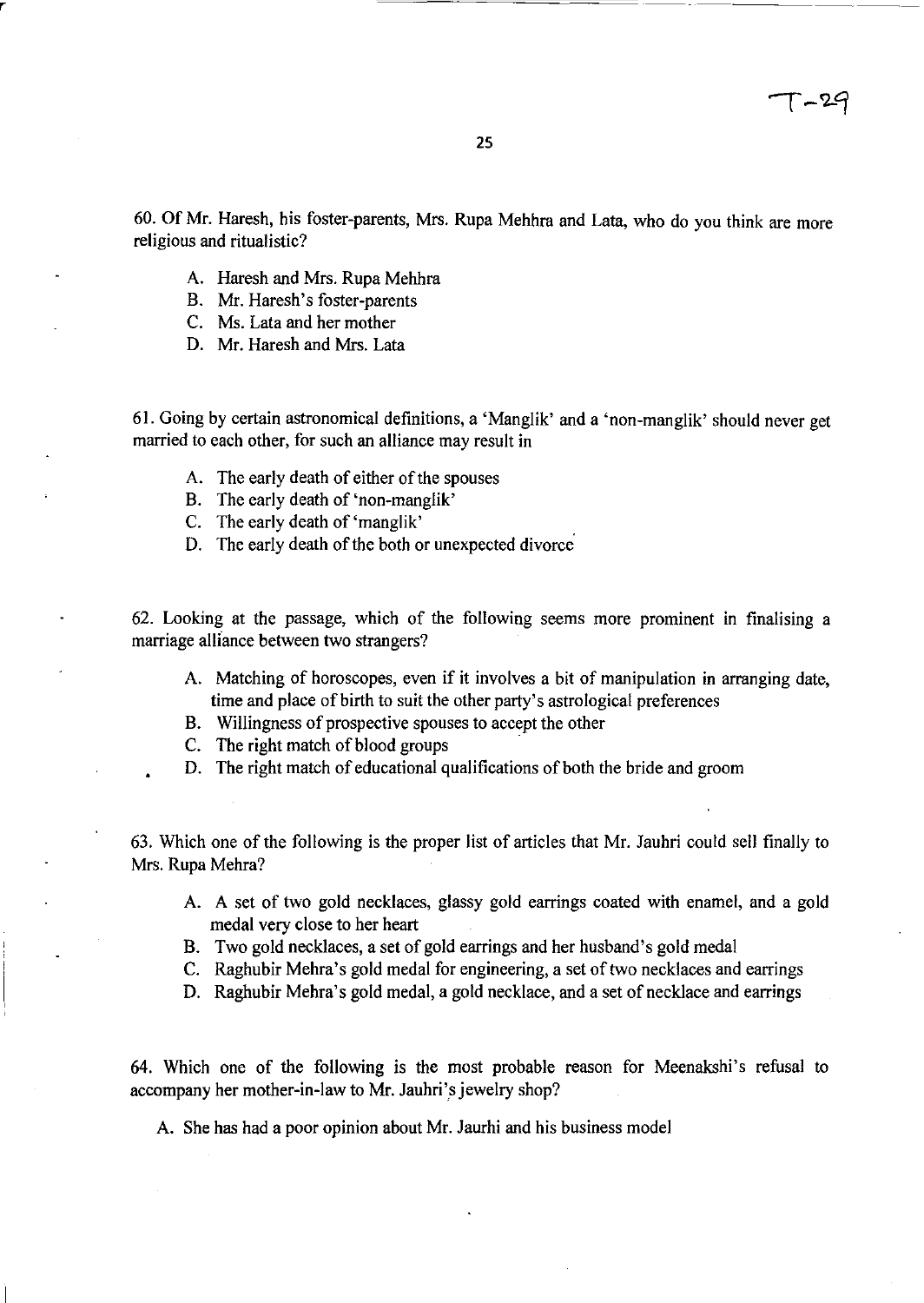- B. She must have feared the danger of her previous transaction with Mr. Jauhri being revealed to her mother-in-law
- C. She wasn't interested in leaving Aparna her little darling alone at home and go out for shopping
- D. None of the above seems to be the convincing justification
- 65. What was Mrs. Rupa Mehra's pre-wedding gift to her daughter?
	- A. A book intended to teach women everything about their counterparts
	- B. A magazine titled: 'Ideal Marriage' which Mrs. Mehra thought would teach her daughter matters of all men
	- C. 'Ideal Marriage' a powerful book which is believed to have taught even Sita and Savitri everything about men
	- D. A gold champakali necklace
- 66. Who rescued Lata from the gulmohur bench and from Mr Nowrojee?
	- A. Ustad Majeed Khan
	- B. Haresh
	- C. Yarun
	- D. Kabir
- 67. 'Baraat' in Indian wedding ceremony is generally
	- A. A bridal party welcoming the groom
	- B. The groom's party that marches towards the bride's home
	- C. A grand party thrown away by the relatives of both the bride and the groom to entertain the newly married couple
	- D. A dinner party arranged jointly by bride and groom for their guests

68. Looking analytically at Jagat Ram's reaction to Haresh's wedding invitation with visible shock, one can safely assume, if not factually conclude, that

- A. Jagat Ram doesn't like Haresh getting married so quickly and hurriedly
- B. Jagat Ram is an arch rival of Dr. Kishen Chand, the actual host of Haresh's wedding ceremony
- C. Ravidaspur and Brahmpur are two disjointed social worlds, and the residents of the former consider it impure to enter the latter, let alone attending a wedding ceremony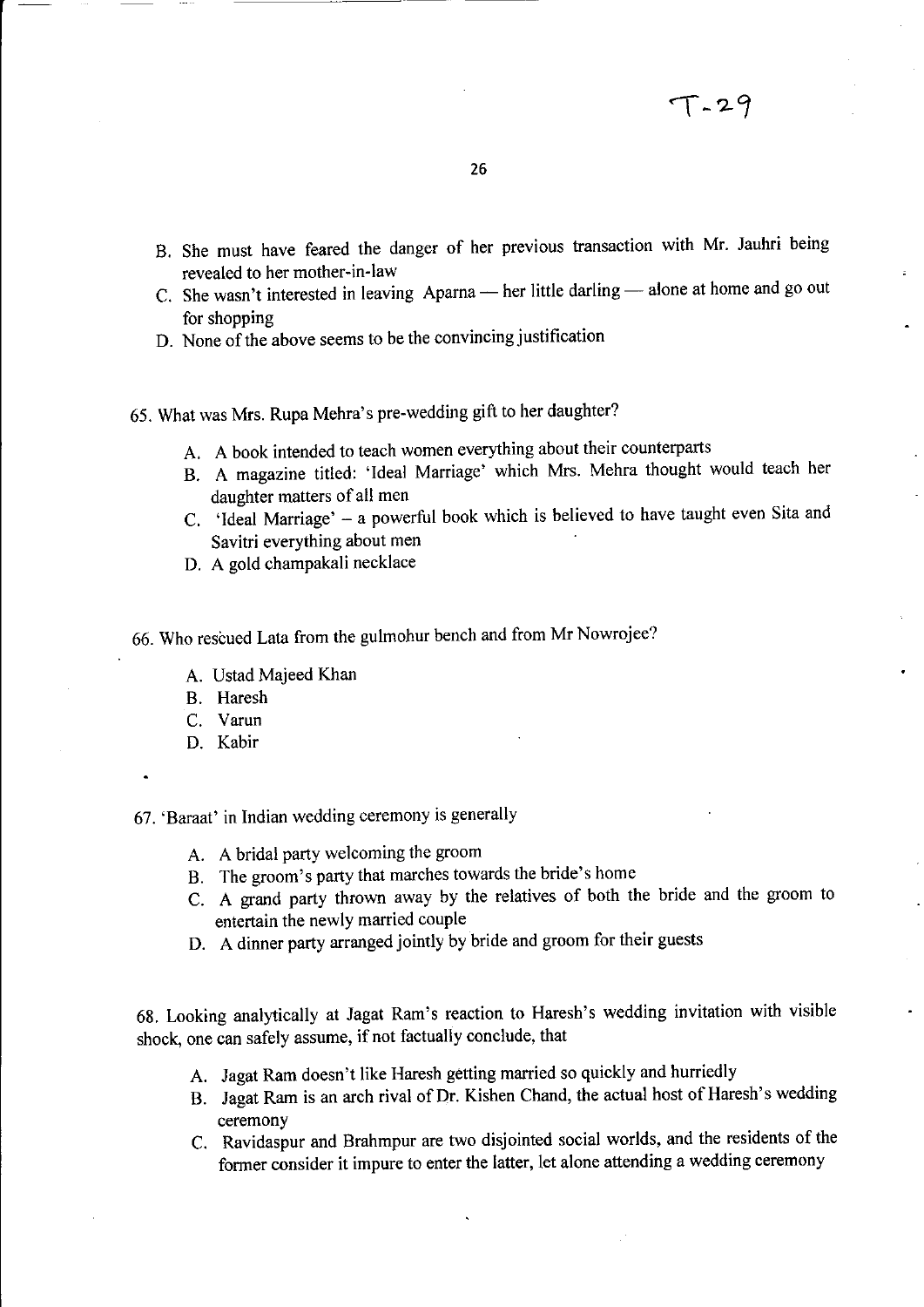D. Ravidaspur and Brahmpur are two polar opposites, and the residents of the latter would be least interested to have a jatav from the former as one of their wedding guests

69. Lata's mother makes it a point to conduct a civil ceremony, along with a proper wedding in accordance with the customs and rituals,

- A. Because registered marriages offer reasonable legal protection for women
- B. For she has a poor opinion on traditional Hinduism
- C. For she is an ardent atheist, having no faith, whatsoever, either in God or in religion
- D. Because Haresh's father insisted for it

70. If anything, the civil ceremony makes

- A. Lata unhappy
- B. Lata Fonder of Haresh than before
- C. Haresh's foster-parents sad
- D. Mr. Varun mad
- 71. Which of the following does not fit in with the idea of Arya Samaji rituals?
	- A. Guest being quite and attentive
	- B. Bride's brothers pouring puffed rice into her hands
	- C. The groom presenting a wedding ring to the bride
	- D. Applying bright red sindoor to the bride

72. A close reading of the passage above gives us a broad hint that Lata's wedding ceremony was conducted on

- A. Friday
- B. Thursday
- C. Wednesday
- D. Tuesday

73. Which one of the following is factually wrong?

- A. Arun and Varun are Lata's brothers
- B. Latha is sister-in-law to Meenakshi
- C. Meenakshi is Mrs. Rupa Mehra's daughter-in-law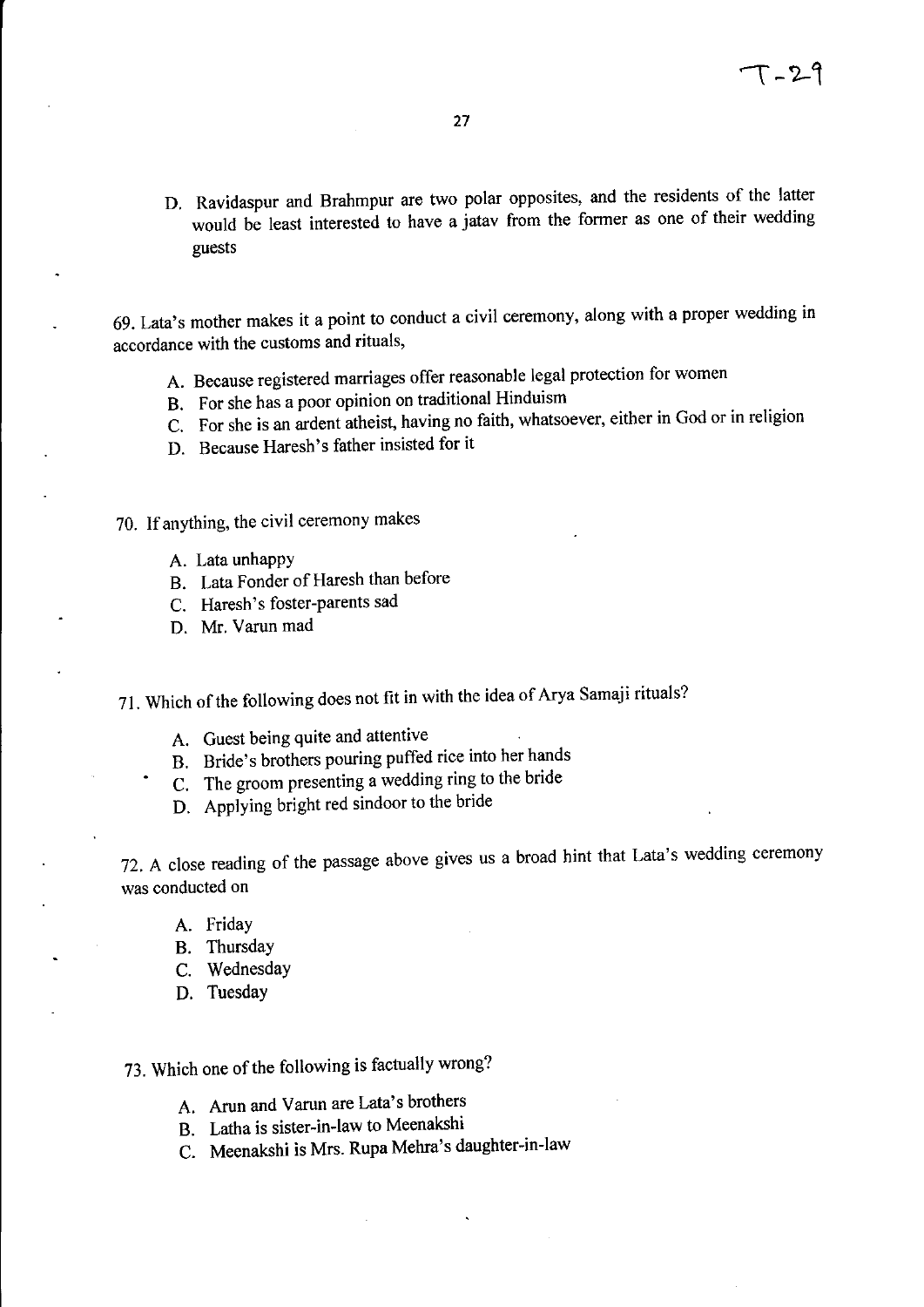D. Mrs. Rupa Mehra is late Mr. Raghubir Mehra's elder sister

## 74. Mr. Haresh has no

,-

- A. Parents
- B. Biological parents
- C. Mother
- D. Father
- 75. What does the last reported event in the passage tell us?
	- A. One can help others as long as one has the will to do it
	- B. One can help others as long as the recipients have the inclination to receive it
	- C. Helping others is an impossible task
	- D. One can only extend her help but can't be sure if it really reaches the intended . beneficiary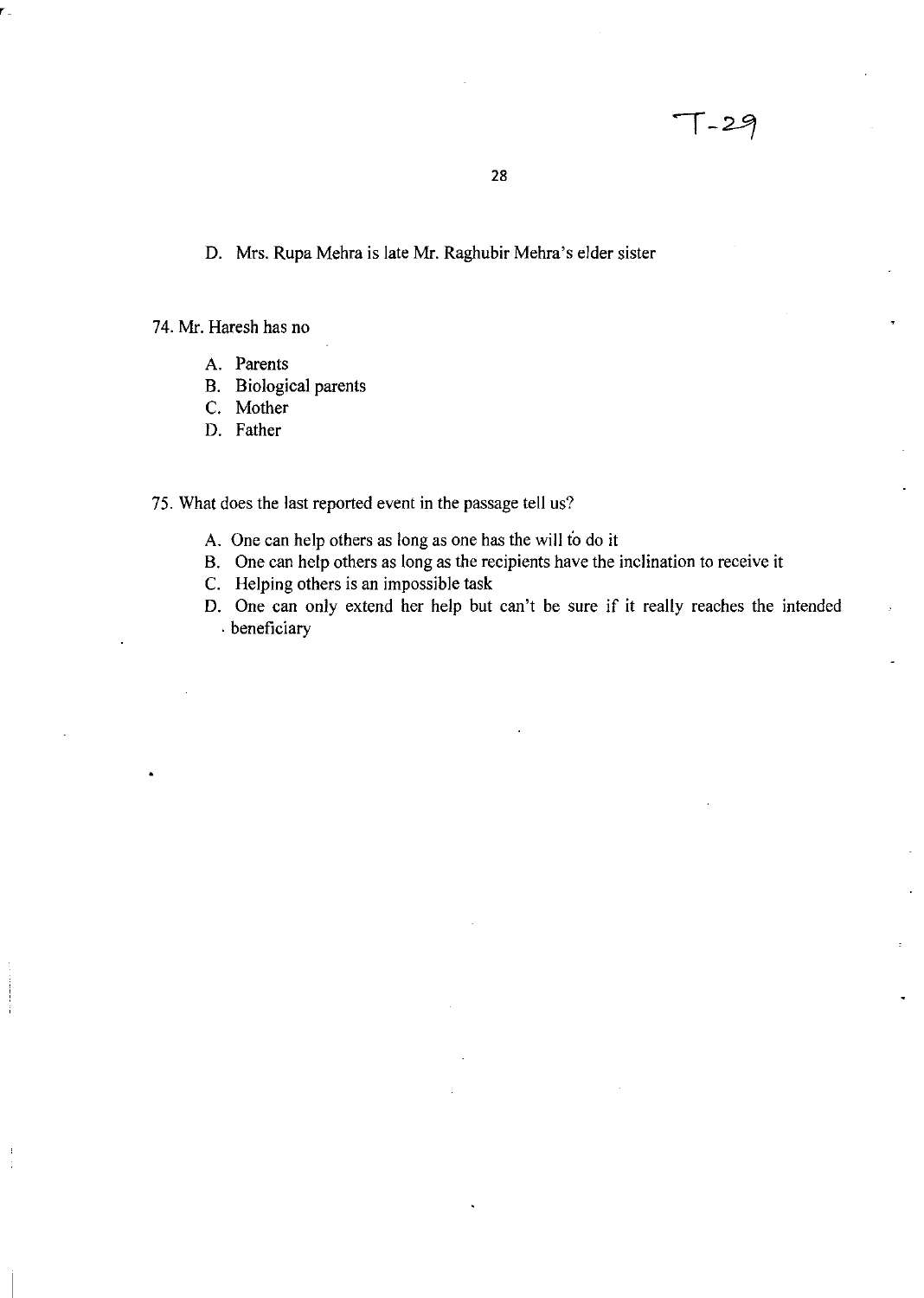## **PART D**

## **Current Affairs** (25 **marks)**

r

76. The first Indian publishing house dedicated to publishing on and for women

- A. Navayana
- B. Stree-Samya
- C. Popular Prakashan
- O. Kali for Women

77. Under which of the article in Indian constitution, Right to Education Act was enacted?

A.27A B. 21A C. 35C D.220

78. The significance of article 370 of Indian constitution is

- A. It focuses on under developed regions of the country
- B. It establishes coastal regulatory authority
- C. Special status to the state of Jammu and Kashmir
- O. Special economic zones.

79. Which of the following is NOT the UNESCO heritage site

- A. Sundarbans National Park
- B. Nandadevi National Park
- C. Manas National Park
- O. Gir Forest National Park

80. Which of the following island in Andaman and Nicobar has been named recently as Swaraj Oweep?

- A. Havelock Island
- B. Ross Island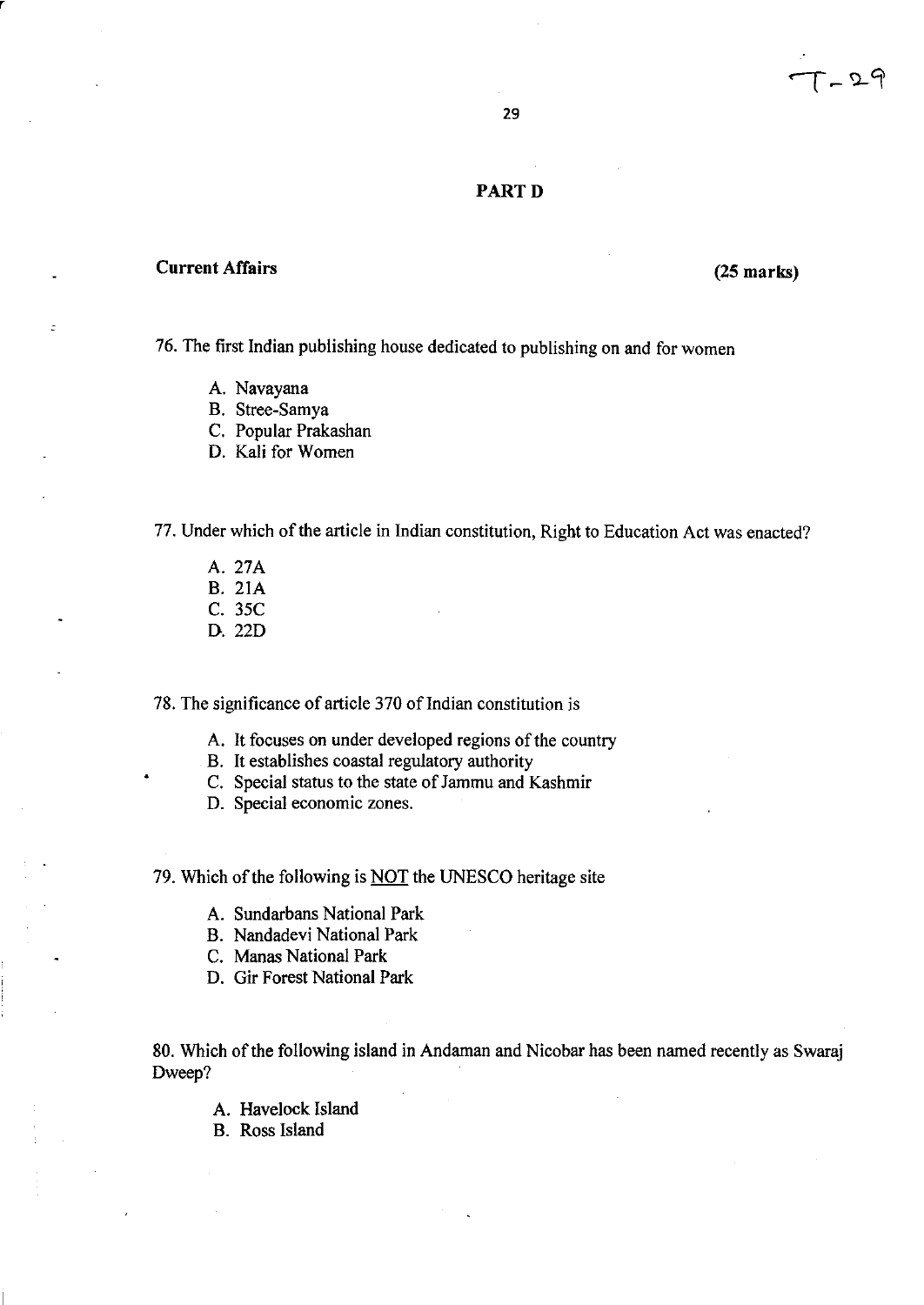- c. Neil Island
- D. Rutland Island
- 81. Age of Enlightenment is also known as
	- A. Age of Reason
	- B. Age of Idea
	- c. Age of Philosophy
	- D. Age of Equality
- 82. Yumthang valley is located in
	- A. Arunachal Pradesh
	- B. North Sikkim
	- C. Uttarakhand
	- D. Ladakh
- 83. Who among the following film personalities is NOT an Oscar award recipient?
	- A. A.R.Rahman
	- B. Rasool Pookkutty
	- C. Bhanu Athaiya
	- D. RimaDas
- 84. Fukushima a town in Japan is known for
	- A. Being the largest town in Arctic zone
	- B. Its location as a town below sea level
	- C. Nuclear accident in 2011
	- D. Its largest food processing unit in the world
- 85. Who among the following received Jnanpith Award for his literary writings in English?
	- A. Amitav Ghosh
	- B. Vikram Seth
	- C. Aravid Adiga
	- D. Salman Rushdie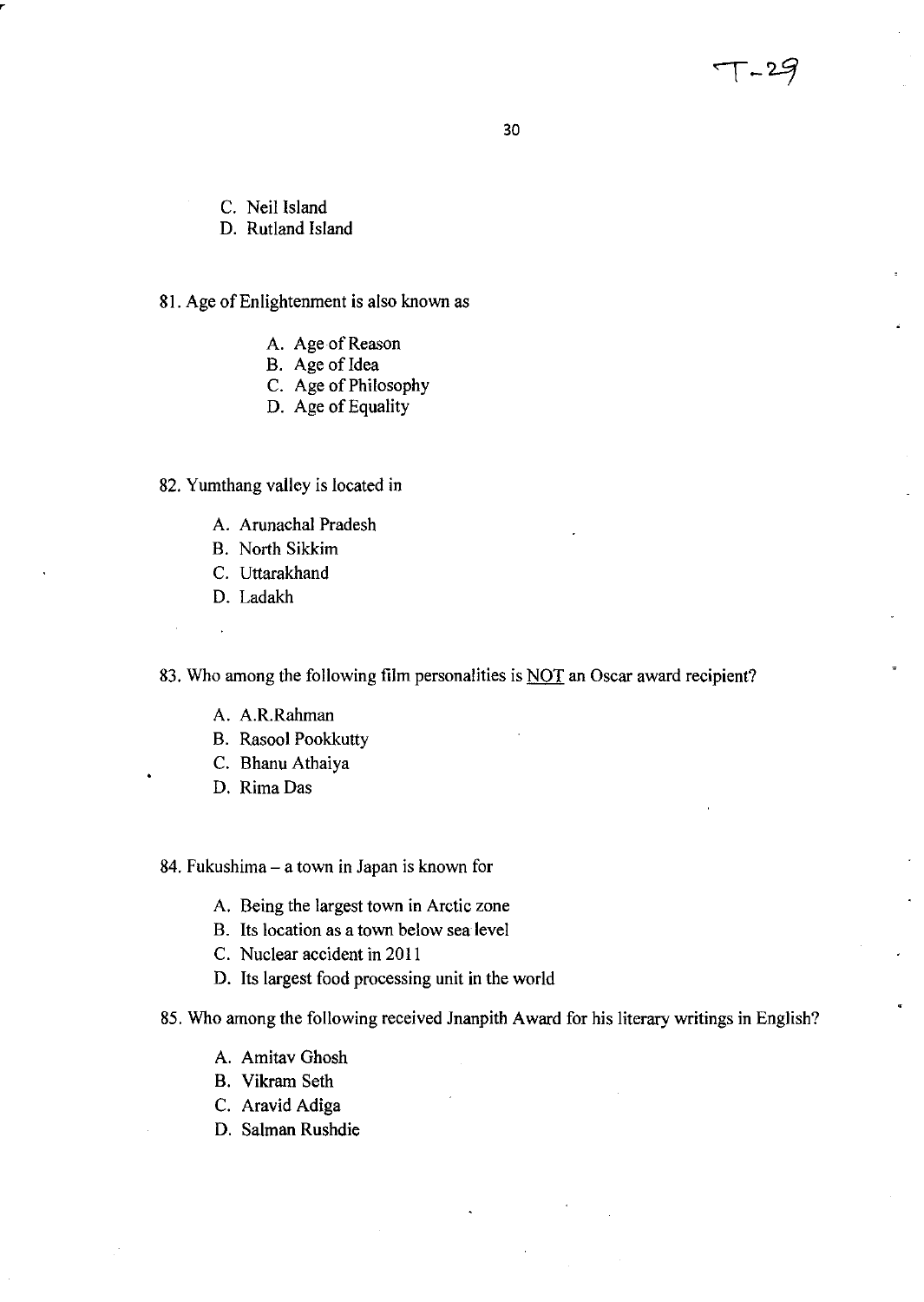$T - 29$ 

86. Cryogenic is a name of

- A. The largest telescope in Asia located in Nicobar Island
- B. An engine which has been used in rockets
- C. A submarine which is being used to forecast tsunami in the pacific ocean
- D. A modified version of a nuclear reactor

87. The International Court of Justice (ICJ) is located in

A. Geneva

- B. The Hague
- C. Vienna
- D. New York

### 88. The Nuremberg trials are associated with

- A. Nazi war criminals for their brutalities in Second World War
- B'. Genocide in Rwanda in 1994
- C. Atrocities committed by military rulers in Argentina
- D. Massive financial irregularities in the USA during great depression

. 89. Which of the following novel is authored by former prime minister P V Narasimha Rao?

- A. The Insider
- B. The Glass Palace
- C. Train to Pakistan
- D. In Custody

### 90. Which of the following is the largest road bridge in India?

- A. Bandra-Worli Sea Link in Mumbai
- B. Dr Bhupen Hazarika Bridge in Assam
- C. Vikramshila Bridge in Bihar
- D. Godavari Bridge in Andhra Pradesh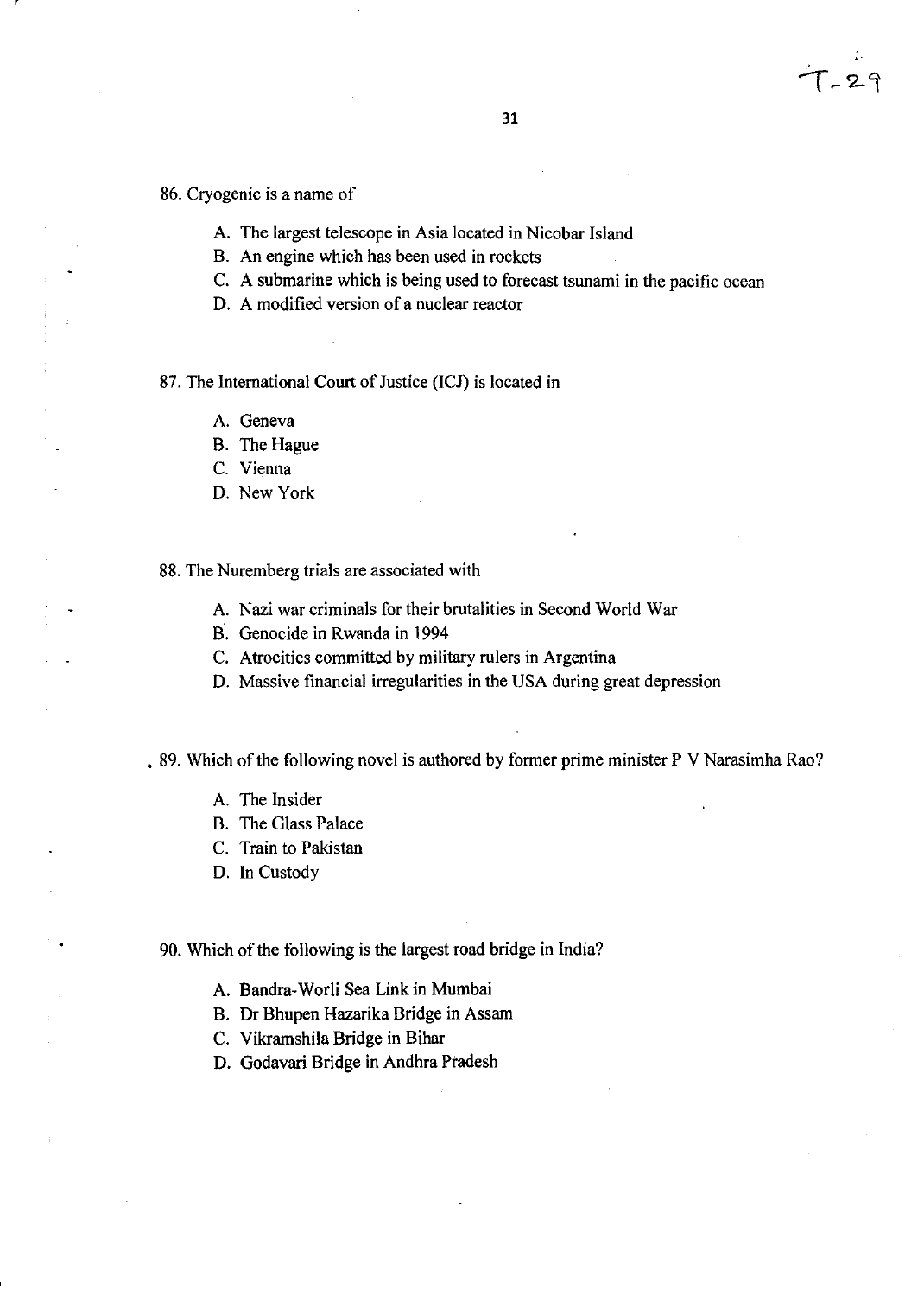## 91. First department of sociology in India was established in

- A. Calcutta University
- B. University of Bombay
- C. Lucknow University
- D. University of Delhi

92. Here's a list of movies which revolved around the lives of dacoits in Hindi cinema (I) with the name of directors listed out at the left (II). Which among the following is correctly matched?

|                    | п                 |
|--------------------|-------------------|
| A. Bandit Queen    | Tigmanshu Dhulia  |
| B. Pan Singh Tomar | Sekhar Kapur      |
| C. Putlibai        | Raj Khosla        |
| D. Sonchiriya      | Abhishekh Chaubey |

93. Which among the following legislation created a space for adivasis to participate in forest clearance proposals?

- A. Forest Conservation Act 1980
- B. Forest Rights Act 2006
- C. Indian Forest Act 1927
- D. Draft Indian Forest Act, 2019

94. Bharat Vatwani received the Ramon Magsaysay award in 2018 for

- A. Rescuing, treating and reintegrating mentally ill people from the streets into their families
- B. Bringing Social Inclusiveness in Culture
- C. Eliminating Child Labour, Slavery and Trafficking
- D. Emerging Leadership of involving grass-root movement

95. In which of the following places WikiLeaks founder Julian Assange was arrested recently where he has been taking refuge for seven years?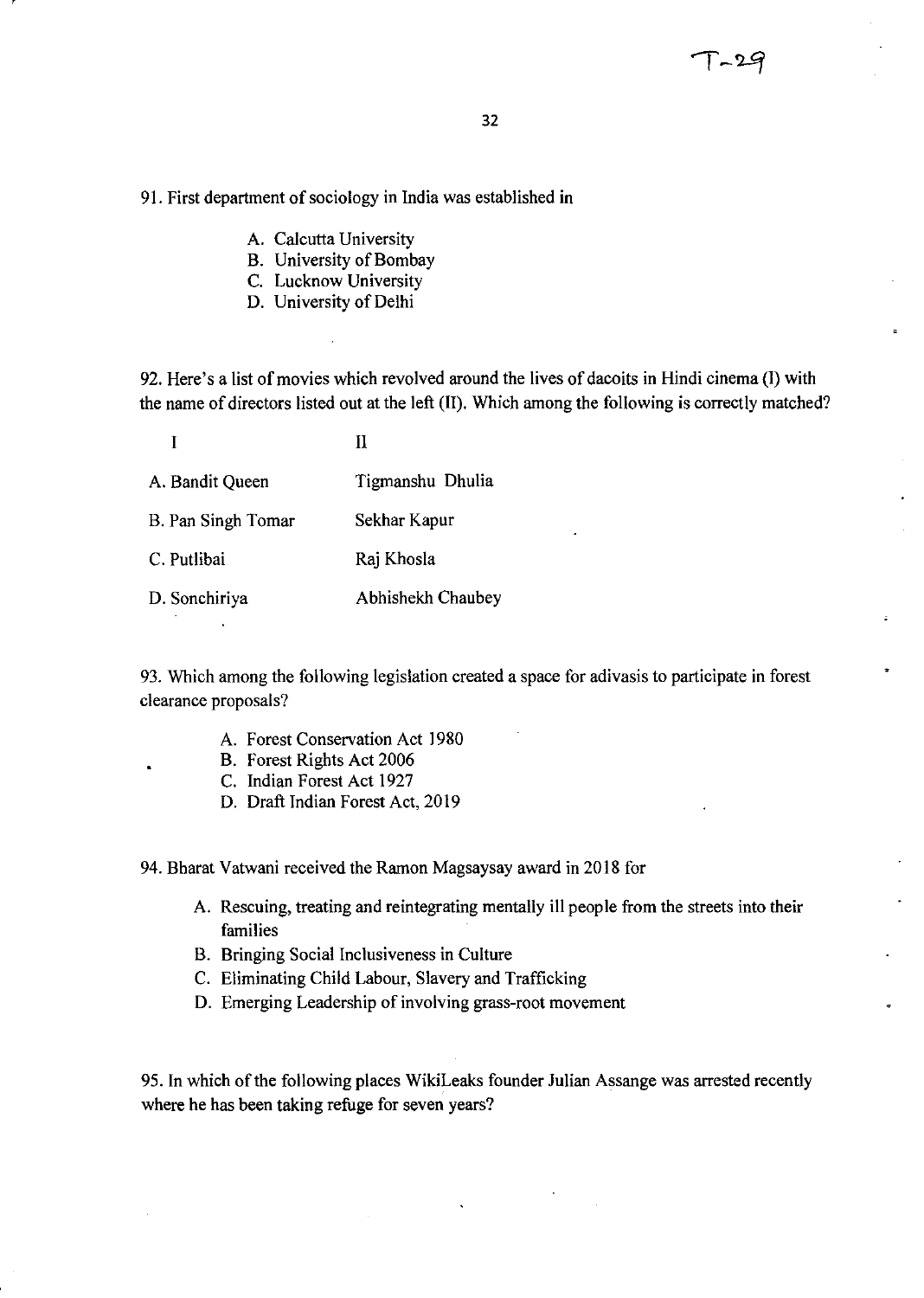$T - 29$ 

A. New York City

B. Russia

- C. Ecuadorian Embassy in London
- D. Mexico

96. Which of the following schemes has not been announced by the Government of India in the recent past?

- A. PM Kisan
- B. Ayushman Bharat
- C. NYAY
- D. AMRUT

97. Which of the following was chosen by dictionary.com as Word of the Year for 2018?

- A. Toxic
- B. Misinformation
- C. Disinformation
- D. Complicit

98. Who is the author of the novel "Milk Teeth" that focuses on the crumbling infrastructure of a -changing Mumbai city in the throes of gentrification?

- A. Udaya Narayan Singh
- B. Amitava Ghosh
- C. Amrita Mahale
- D. Swapna Liddle

99. Who among the following enunciated that the caste system is not merely a division of labour, it is also a division of labourers?

- A. MKGandhi
- B. Jawaharlal Nehru
- C. Louis Dumont
- D. B R Ambedkar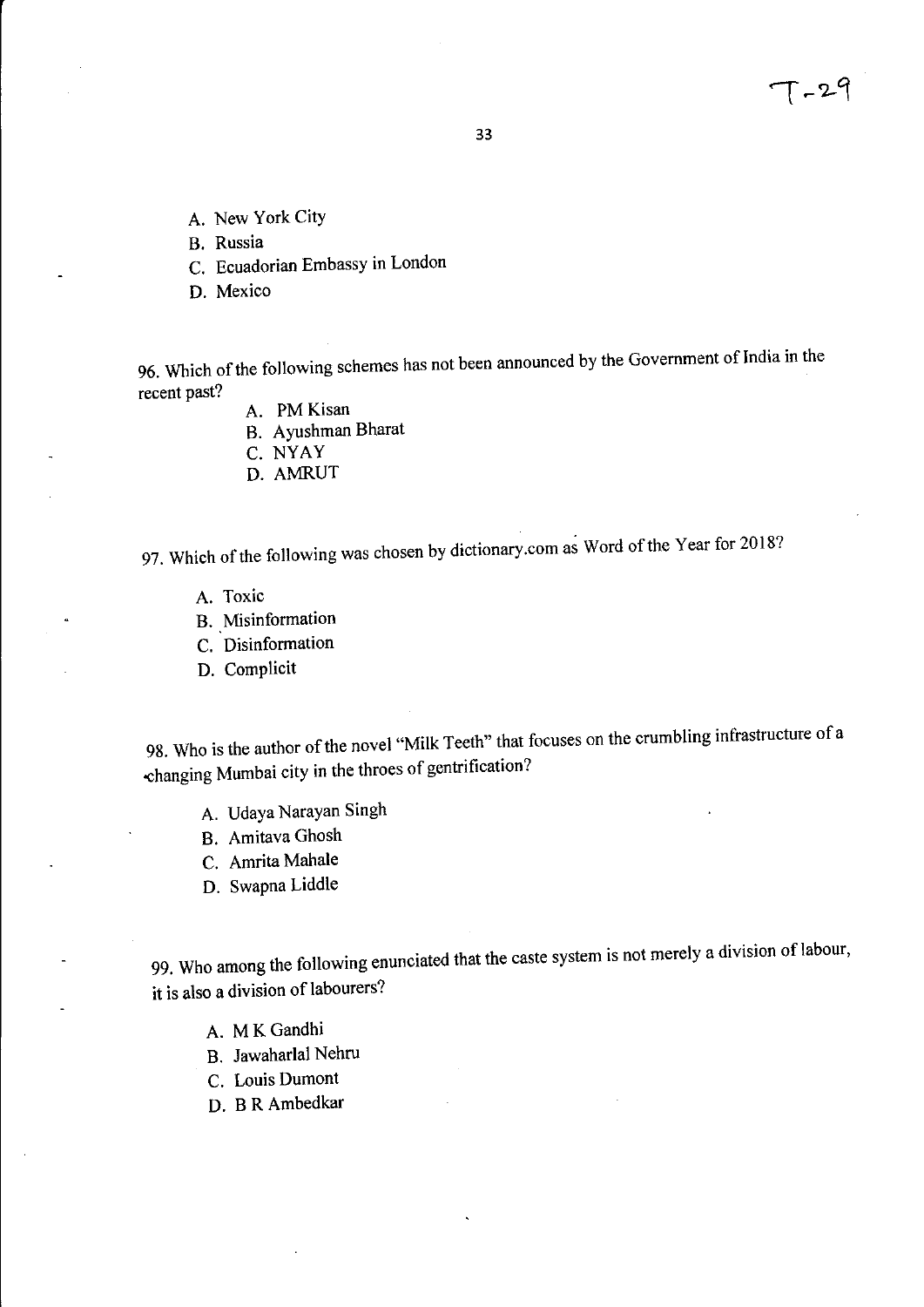100. "The Scope of Happiness: A Personal Memoir" is the Auto-biography of

- A. Nayantara Sehgal
- B. Gita Sehgal
- C. Indira Gandhi
- D. Vijaya Lakshmi Pandit